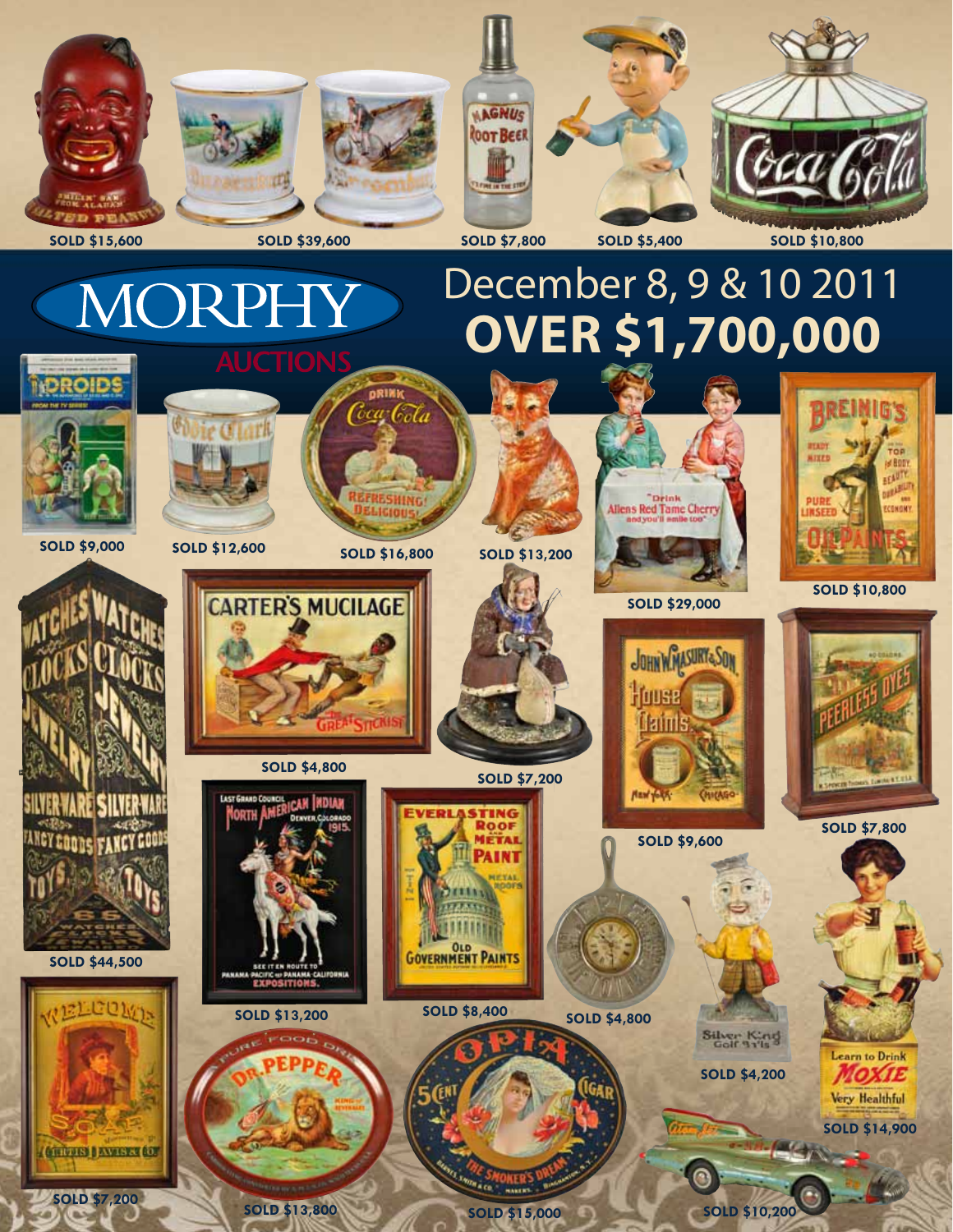| 3<br>66<br>133<br>197<br>272<br>\$210.00<br>410<br>\$510.00<br>\$240.00<br>\$900.00<br>\$60.00<br>\$660.00<br>\$240.00<br>335<br>4<br>\$450.00<br>67<br>\$270.00<br>134<br>\$300.00<br>198<br>\$780.00<br>273<br>\$180.00<br>336<br>\$210.00<br>411<br>\$3,300.00<br>135<br>5<br>\$90.00<br>68<br>$\overline{$}1,140.00$<br>\$60.00<br>\$660.00<br>274<br>\$150.00<br>337<br>\$60.00<br>412<br>\$1,680.00<br>199<br>\$180.00<br>136<br>\$780.00<br>\$270.00<br>6<br>\$270.00<br>69<br>\$90.00<br>200<br>275<br>338<br>\$240.00<br>413<br>\$1,080.00<br>137<br>7<br>\$90.00<br>70<br>\$1,680.00<br>\$900.00<br>\$960.00<br>276<br>\$270.00<br>339<br>\$180.00<br>414<br>\$2,040.00<br>201<br>8<br>$\overline{54}, 500.00$<br>71<br>\$240.00<br>139<br>\$330.00<br>202<br>\$1,320.00<br>277<br>\$600.00<br>340<br>\$660.00<br>415<br>$\overline{$}1,920.00$<br>9<br>\$300.00<br>72<br>\$210.00<br>140<br>\$360.00<br>\$600.00<br>342<br>\$60.00<br>\$240.00<br>203<br>278<br>\$570.00<br>416<br>10<br>\$660.00<br>73<br>\$450.00<br>141<br>\$270.00<br>\$660.00<br>279<br>\$210.00<br>417<br>\$360.00<br>204<br>344<br>\$300.00<br>\$780.00<br>74<br>\$210.00<br>142<br>\$570.00<br>205<br>\$780.00<br>280<br>\$240.00<br>345<br>\$270.00<br>418<br>\$180.00<br>11<br>12<br>\$720.00<br>75<br>\$90.00<br>143<br>\$480.00<br>206<br>\$540.00<br>281<br>\$240.00<br>350<br>\$390.00<br>419<br>\$270.00<br>76<br>\$120.00<br>\$1,320.00<br>420<br>13<br>\$450.00<br>144<br>\$960.00<br>209<br>282<br>\$210.00<br>351<br>\$1,800.00<br>\$600.00<br>145<br>14<br>\$510.00<br>77<br>\$210.00<br>\$16,800.00<br>210<br>\$1,080.00<br>283<br>\$120.00<br>352<br>\$1,020.00<br>421<br>\$210.00<br>15<br>78<br>\$270.00<br>146<br>212<br>\$960.00<br>284<br>354<br>\$780.00<br>422<br>\$300.00<br>\$1,140.00<br>\$1,800.00<br>\$150.00<br>79<br>147<br>214<br>\$1,200.00<br>\$210.00<br>423<br>\$510.00<br>16<br>\$240.00<br>\$120.00<br>\$2,160.00<br>285<br>\$180.00<br>355<br>17<br>80<br>148<br>\$960.00<br>215<br>359<br>\$180.00<br>424<br>\$270.00<br>\$1,800.00<br>\$30.00<br>\$1,020.00<br>286<br>\$120.00<br>18<br>83<br>\$30.00<br>149<br>\$450.00<br>219<br>287<br>360<br>425<br>\$900.00<br>\$8,400.00<br>\$210.00<br>\$240.00<br>\$240.00<br>19<br>\$120.00<br>150<br>\$1,320.00<br>220<br>\$1,320.00<br>288<br>\$120.00<br>362<br>\$960.00<br>426<br>\$960.00<br>\$1,440.00<br>84<br>\$270.00<br>\$30.00<br>151<br>\$3,000.00<br>221<br>\$3,600.00<br>\$270.00<br>427<br>\$1,080.00<br>20<br>86<br>289<br>\$60.00<br>363<br>152<br>21<br>87<br>\$600.00<br>\$900.00<br>222<br>\$1,440.00<br>290<br>\$120.00<br>$\sqrt{$210.00}$<br>428<br>\$1,020.00<br>\$1,140.00<br>364<br>22<br>223<br>429<br>\$2,160.00<br>88<br>\$90.00<br>153<br>\$1,080.00<br>\$90.00<br>291<br>365<br>\$60.00<br>\$3,300.00<br>\$60.00<br>23<br>\$3,600.00<br>\$60.00<br>154<br>\$660.00<br>\$270.00<br>\$210.00<br>\$510.00<br>430<br>89<br>224<br>292<br>366<br>\$1,920.00<br>155<br>24<br>90<br>\$240.00<br>\$390.00<br>225<br>\$60.00<br>293<br>367<br>\$360.00<br>431<br>\$1,140.00<br>\$360.00<br>\$3,600.00<br>25<br>91<br>156<br>226<br>294<br>432<br>\$4,500.00<br>\$60.00<br>\$8,400.00<br>\$90.00<br>\$150.00<br>368<br>\$360.00<br>\$4,800.00<br>26<br>\$540.00<br>92<br>\$360.00<br>157<br>\$9,000.00<br>227<br>\$120.00<br>295<br>\$390.00<br>369<br>\$180.00<br>433<br>\$2,700.00<br>27<br>93<br>\$3,600.00<br>158<br>\$330.00<br>228<br>\$360.00<br>\$13,200.00<br>434<br>\$1,080.00<br>296<br>\$1,140.00<br>370<br>\$5,100.00<br>159<br>28<br>\$2,160.00<br>94<br>\$150.00<br>\$1,020.00<br>229<br>\$210.00<br>297<br>\$420.00<br>371<br>\$840.00<br>435<br>\$4,200.00<br>29<br>\$360.00<br>95<br>160<br>\$480.00<br>230<br>\$540.00<br>298<br>372<br>\$270.00<br>436<br>\$1,080.00<br>\$180.00<br>\$4,800.00<br>30<br>\$390.00<br>96<br>\$120.00<br>161<br>\$150.00<br>231<br>\$360.00<br>299<br>\$120.00<br>373<br>\$120.00<br>437<br>\$3,000.00<br>31<br>162<br>232<br>438<br>\$300.00<br>97<br>\$240.00<br>\$240.00<br>\$90.00<br>300<br>\$240.00<br>374<br>\$60.00<br>\$7,200.00<br>32<br>163<br>98<br>\$180.00<br>\$300.00<br>234<br>\$180.00<br>301<br>\$270.00<br>375<br>\$210.00<br>439<br>\$180.00<br>\$450.00<br>33<br>\$240.00<br>99<br>\$210.00<br>164<br>\$2,700.00<br>235<br>\$480.00<br>302<br>\$1,080.00<br>376<br>\$360.00<br>\$90.00<br>440<br>\$210.00<br>165<br>34<br>\$390.00<br>100<br>\$90.00<br>236<br>\$540.00<br>303<br>\$390.00<br>377<br>\$90.00<br>441<br>\$390.00<br>35<br>\$780.00<br>101<br>$\overline{51}, 800.00$<br>166<br>\$540.00<br>237<br>\$480.00<br>378<br>\$510.00<br>304<br>\$90.00<br>443<br>\$390.00<br>36<br>\$150.00<br>102<br>\$3,300.00<br>167<br>\$300.00<br>238<br>\$570.00<br>\$210.00<br>379<br>\$90.00<br>444<br>\$270.00<br>305<br>\$12,600.00<br>\$120.00<br>\$660.00<br>37<br>\$360.00<br>103<br>168<br>239<br>\$480.00<br>306<br>\$210.00<br>380<br>\$150.00<br>445<br>38<br>169<br>\$90.00<br>\$420.00<br>307<br>\$150.00<br>382<br>\$570.00<br>446<br>\$540.00<br>104<br>\$1,440.00<br>240<br>\$1,440.00<br>39<br>\$120.00<br>105<br>170<br>\$510.00<br>241<br>\$480.00<br>308<br>\$120.00<br>383<br>\$90.00<br>447<br>\$360.00<br>\$1,680.00<br>40<br>\$150.00<br>171<br>\$150.00<br>242<br>\$600.00<br>\$150.00<br>384<br>\$90.00<br>106<br>\$420.00<br>309<br>448<br>\$390.00<br>41<br>172<br>\$30.00<br>107<br>\$720.00<br>\$60.00<br>243<br>\$60.00<br>310<br>\$180.00<br>385<br>\$240.00<br>449<br>\$270.00<br>\$9,600.00<br>\$120.00<br>\$180.00<br>\$270.00<br>\$720.00<br>\$60.00<br>\$270.00<br>108<br>174<br>244<br>311<br>386<br>450<br>42<br>43<br>\$30.00<br>109<br>\$840.00<br>175<br>\$1,320.00<br>245<br>\$1,440.00<br>312<br>\$150.00<br>387<br>\$180.00<br>451<br>\$570.00<br>\$1,320.00<br>\$210.00<br>\$90.00<br>452<br>\$390.00<br>44<br>\$1,080.00<br>110<br>176<br>\$30.00<br>246<br>\$660.00<br>313<br>388<br>45<br>\$60.00<br>\$1,200.00<br>177<br>\$180.00<br>248<br>\$120.00<br>314<br>\$270.00<br>390<br>\$90.00<br>453<br>\$390.00<br>111<br>249<br>\$210.00<br>46<br>\$1,140.00<br>112<br>\$240.00<br>178<br>\$300.00<br>\$150.00<br>315<br>\$540.00<br>391<br>454<br>\$480.00<br>\$570.00<br>\$270.00<br>179<br>\$210.00<br>\$420.00<br>\$330.00<br>\$240.00<br>455<br>\$90.00<br>47<br>113<br>250<br>316<br>392<br>\$330.00<br>\$510.00<br>\$120.00<br>\$90.00<br>48<br>\$510.00<br>114<br>180<br>251<br>317<br>\$180.00<br>393<br>456<br>\$90.00<br>\$90.00<br>49<br>\$120.00<br>115<br>\$540.00<br>181<br>\$330.00<br>253<br>\$150.00<br>\$240.00<br>394<br>457<br>\$90.00<br>318<br>\$270.00<br>\$270.00<br>182<br>\$1,800.00<br>256<br>\$150.00<br>\$120.00<br>395<br>\$150.00<br>\$360.00<br>50<br>116<br>319<br>458<br>51<br>117<br>\$120.00<br>183<br>\$2,400.00<br>257<br>\$60.00<br>320<br>396<br>\$120.00<br>459<br>\$90.00<br>\$1,080.00<br>\$180.00<br>52<br>\$120.00<br>118<br>\$150.00<br>184<br>\$360.00<br>258<br>\$240.00<br>321<br>\$210.00<br>397<br>\$90.00<br>460<br>\$300.00<br>53<br>\$780.00<br>119<br>\$180.00<br>185<br>\$540.00<br>259<br>\$150.00<br>322<br>\$420.00<br>398<br>\$270.00<br>461<br>\$330.00<br>\$780.00<br>120<br>\$240.00<br>\$480.00<br>\$240.00<br>323<br>\$270.00<br>\$150.00<br>\$300.00<br>54<br>186<br>260<br>399<br>462<br>121<br>\$180.00<br>187<br>\$270.00<br>\$120.00<br>$\frac{1}{2270.00}$<br>55<br>\$1,920.00<br>324<br>\$240.00<br>400<br>463<br>\$600.00<br>261<br>122<br>56<br>\$180.00<br>\$1,440.00<br>188<br>\$540.00<br>262<br>\$30.00<br>325<br>\$30.00<br>401<br>\$240.00<br>464<br>\$450.00<br>\$6,000.00<br>123<br>\$150.00<br>189<br>\$390.00<br>\$1,440.00<br>\$450.00<br>402<br>\$330.00<br>465<br>\$720.00<br>57<br>264<br>326<br>327<br>58<br>\$2,160.00<br>124<br>\$1,140.00<br>190<br>\$1,440.00<br>\$960.00<br>\$150.00<br>403<br>\$150.00<br>\$150.00<br>265<br>466<br>59<br>125<br>\$300.00<br>191<br>\$7,200.00<br>266<br>328<br>404<br>\$180.00<br>467<br>\$4,800.00<br>\$330.00<br>\$360.00<br>\$120.00<br>\$30.00<br>60<br>\$39,600.00<br>127<br>192 \$15,000.00<br>267<br>\$420.00<br>329<br>\$60.00<br>405<br>\$150.00<br>\$300.00<br>468<br>\$10,200.00<br>\$30.00<br>193 \$13,200.00<br>\$60.00<br>\$150.00<br>\$330.00<br>\$360.00<br>128<br>268<br>330<br>406<br>469<br>61<br>62<br>\$3,300.00<br>130<br>\$150.00<br>194<br>\$8,400.00<br>\$180.00<br>331<br>\$240.00<br>\$240.00<br>470<br>\$420.00<br>269<br>407 | 2  | \$60.00  | 64  | \$6,000.00 | 132 | \$660.00   | 196 | \$1,020.00 | 271 | \$780.00 | 334 | \$3,000.00 | 409 | \$300.00 |
|-------------------------------------------------------------------------------------------------------------------------------------------------------------------------------------------------------------------------------------------------------------------------------------------------------------------------------------------------------------------------------------------------------------------------------------------------------------------------------------------------------------------------------------------------------------------------------------------------------------------------------------------------------------------------------------------------------------------------------------------------------------------------------------------------------------------------------------------------------------------------------------------------------------------------------------------------------------------------------------------------------------------------------------------------------------------------------------------------------------------------------------------------------------------------------------------------------------------------------------------------------------------------------------------------------------------------------------------------------------------------------------------------------------------------------------------------------------------------------------------------------------------------------------------------------------------------------------------------------------------------------------------------------------------------------------------------------------------------------------------------------------------------------------------------------------------------------------------------------------------------------------------------------------------------------------------------------------------------------------------------------------------------------------------------------------------------------------------------------------------------------------------------------------------------------------------------------------------------------------------------------------------------------------------------------------------------------------------------------------------------------------------------------------------------------------------------------------------------------------------------------------------------------------------------------------------------------------------------------------------------------------------------------------------------------------------------------------------------------------------------------------------------------------------------------------------------------------------------------------------------------------------------------------------------------------------------------------------------------------------------------------------------------------------------------------------------------------------------------------------------------------------------------------------------------------------------------------------------------------------------------------------------------------------------------------------------------------------------------------------------------------------------------------------------------------------------------------------------------------------------------------------------------------------------------------------------------------------------------------------------------------------------------------------------------------------------------------------------------------------------------------------------------------------------------------------------------------------------------------------------------------------------------------------------------------------------------------------------------------------------------------------------------------------------------------------------------------------------------------------------------------------------------------------------------------------------------------------------------------------------------------------------------------------------------------------------------------------------------------------------------------------------------------------------------------------------------------------------------------------------------------------------------------------------------------------------------------------------------------------------------------------------------------------------------------------------------------------------------------------------------------------------------------------------------------------------------------------------------------------------------------------------------------------------------------------------------------------------------------------------------------------------------------------------------------------------------------------------------------------------------------------------------------------------------------------------------------------------------------------------------------------------------------------------------------------------------------------------------------------------------------------------------------------------------------------------------------------------------------------------------------------------------------------------------------------------------------------------------------------------------------------------------------------------------------------------------------------------------------------------------------------------------------------------------------------------------------------------------------------------------------------------------------------------------------------------------------------------------------------------------------------------------------------------------------------------------------------------------------------------------------------------------------------------------------------------------------------------------------------------------------------------------------------------------------------------------------------------------------------------------------------------------------------------------------------------------------------------------------------------------------------------------------------------------------------------------------------------------------------------------------------------------------------------------------------------------------------------------------------------------------------------------------------------------------------------------------------------------------------------------------------------------------------------------------------------------------------------------------------------------------------------------------------------------------------------------------------------------------------------------------------------------------------------------------------------------------------------------------------------------------------------------------------------------------------------------------------------------------------------------------------------------------------------------------------------------------------------------------------------------------------------------------------------------------------------------------------------------------------------------------------------------------------------------------------------------------------------------------------------------------------------------------------------------------------------------------------------------------------------------------------------------------------------------------------------------------------------------------------------------------------------------------------------------------------------------------------------------------------------------------------------------------------------------------------------------------------------------------------------------------------------------------------------------------------------------------------------------------------------------------------------------|----|----------|-----|------------|-----|------------|-----|------------|-----|----------|-----|------------|-----|----------|
|                                                                                                                                                                                                                                                                                                                                                                                                                                                                                                                                                                                                                                                                                                                                                                                                                                                                                                                                                                                                                                                                                                                                                                                                                                                                                                                                                                                                                                                                                                                                                                                                                                                                                                                                                                                                                                                                                                                                                                                                                                                                                                                                                                                                                                                                                                                                                                                                                                                                                                                                                                                                                                                                                                                                                                                                                                                                                                                                                                                                                                                                                                                                                                                                                                                                                                                                                                                                                                                                                                                                                                                                                                                                                                                                                                                                                                                                                                                                                                                                                                                                                                                                                                                                                                                                                                                                                                                                                                                                                                                                                                                                                                                                                                                                                                                                                                                                                                                                                                                                                                                                                                                                                                                                                                                                                                                                                                                                                                                                                                                                                                                                                                                                                                                                                                                                                                                                                                                                                                                                                                                                                                                                                                                                                                                                                                                                                                                                                                                                                                                                                                                                                                                                                                                                                                                                                                                                                                                                                                                                                                                                                                                                                                                                                                                                                                                                                                                                                                                                                                                                                                                                                                                                                                                                                                                                                                                                                                                                                                                                                                                                                                                                                                                                                                                                                                                                                                                                       |    |          |     |            |     |            |     |            |     |          |     |            |     |          |
|                                                                                                                                                                                                                                                                                                                                                                                                                                                                                                                                                                                                                                                                                                                                                                                                                                                                                                                                                                                                                                                                                                                                                                                                                                                                                                                                                                                                                                                                                                                                                                                                                                                                                                                                                                                                                                                                                                                                                                                                                                                                                                                                                                                                                                                                                                                                                                                                                                                                                                                                                                                                                                                                                                                                                                                                                                                                                                                                                                                                                                                                                                                                                                                                                                                                                                                                                                                                                                                                                                                                                                                                                                                                                                                                                                                                                                                                                                                                                                                                                                                                                                                                                                                                                                                                                                                                                                                                                                                                                                                                                                                                                                                                                                                                                                                                                                                                                                                                                                                                                                                                                                                                                                                                                                                                                                                                                                                                                                                                                                                                                                                                                                                                                                                                                                                                                                                                                                                                                                                                                                                                                                                                                                                                                                                                                                                                                                                                                                                                                                                                                                                                                                                                                                                                                                                                                                                                                                                                                                                                                                                                                                                                                                                                                                                                                                                                                                                                                                                                                                                                                                                                                                                                                                                                                                                                                                                                                                                                                                                                                                                                                                                                                                                                                                                                                                                                                                                                       |    |          |     |            |     |            |     |            |     |          |     |            |     |          |
|                                                                                                                                                                                                                                                                                                                                                                                                                                                                                                                                                                                                                                                                                                                                                                                                                                                                                                                                                                                                                                                                                                                                                                                                                                                                                                                                                                                                                                                                                                                                                                                                                                                                                                                                                                                                                                                                                                                                                                                                                                                                                                                                                                                                                                                                                                                                                                                                                                                                                                                                                                                                                                                                                                                                                                                                                                                                                                                                                                                                                                                                                                                                                                                                                                                                                                                                                                                                                                                                                                                                                                                                                                                                                                                                                                                                                                                                                                                                                                                                                                                                                                                                                                                                                                                                                                                                                                                                                                                                                                                                                                                                                                                                                                                                                                                                                                                                                                                                                                                                                                                                                                                                                                                                                                                                                                                                                                                                                                                                                                                                                                                                                                                                                                                                                                                                                                                                                                                                                                                                                                                                                                                                                                                                                                                                                                                                                                                                                                                                                                                                                                                                                                                                                                                                                                                                                                                                                                                                                                                                                                                                                                                                                                                                                                                                                                                                                                                                                                                                                                                                                                                                                                                                                                                                                                                                                                                                                                                                                                                                                                                                                                                                                                                                                                                                                                                                                                                                       |    |          |     |            |     |            |     |            |     |          |     |            |     |          |
|                                                                                                                                                                                                                                                                                                                                                                                                                                                                                                                                                                                                                                                                                                                                                                                                                                                                                                                                                                                                                                                                                                                                                                                                                                                                                                                                                                                                                                                                                                                                                                                                                                                                                                                                                                                                                                                                                                                                                                                                                                                                                                                                                                                                                                                                                                                                                                                                                                                                                                                                                                                                                                                                                                                                                                                                                                                                                                                                                                                                                                                                                                                                                                                                                                                                                                                                                                                                                                                                                                                                                                                                                                                                                                                                                                                                                                                                                                                                                                                                                                                                                                                                                                                                                                                                                                                                                                                                                                                                                                                                                                                                                                                                                                                                                                                                                                                                                                                                                                                                                                                                                                                                                                                                                                                                                                                                                                                                                                                                                                                                                                                                                                                                                                                                                                                                                                                                                                                                                                                                                                                                                                                                                                                                                                                                                                                                                                                                                                                                                                                                                                                                                                                                                                                                                                                                                                                                                                                                                                                                                                                                                                                                                                                                                                                                                                                                                                                                                                                                                                                                                                                                                                                                                                                                                                                                                                                                                                                                                                                                                                                                                                                                                                                                                                                                                                                                                                                                       |    |          |     |            |     |            |     |            |     |          |     |            |     |          |
|                                                                                                                                                                                                                                                                                                                                                                                                                                                                                                                                                                                                                                                                                                                                                                                                                                                                                                                                                                                                                                                                                                                                                                                                                                                                                                                                                                                                                                                                                                                                                                                                                                                                                                                                                                                                                                                                                                                                                                                                                                                                                                                                                                                                                                                                                                                                                                                                                                                                                                                                                                                                                                                                                                                                                                                                                                                                                                                                                                                                                                                                                                                                                                                                                                                                                                                                                                                                                                                                                                                                                                                                                                                                                                                                                                                                                                                                                                                                                                                                                                                                                                                                                                                                                                                                                                                                                                                                                                                                                                                                                                                                                                                                                                                                                                                                                                                                                                                                                                                                                                                                                                                                                                                                                                                                                                                                                                                                                                                                                                                                                                                                                                                                                                                                                                                                                                                                                                                                                                                                                                                                                                                                                                                                                                                                                                                                                                                                                                                                                                                                                                                                                                                                                                                                                                                                                                                                                                                                                                                                                                                                                                                                                                                                                                                                                                                                                                                                                                                                                                                                                                                                                                                                                                                                                                                                                                                                                                                                                                                                                                                                                                                                                                                                                                                                                                                                                                                                       |    |          |     |            |     |            |     |            |     |          |     |            |     |          |
|                                                                                                                                                                                                                                                                                                                                                                                                                                                                                                                                                                                                                                                                                                                                                                                                                                                                                                                                                                                                                                                                                                                                                                                                                                                                                                                                                                                                                                                                                                                                                                                                                                                                                                                                                                                                                                                                                                                                                                                                                                                                                                                                                                                                                                                                                                                                                                                                                                                                                                                                                                                                                                                                                                                                                                                                                                                                                                                                                                                                                                                                                                                                                                                                                                                                                                                                                                                                                                                                                                                                                                                                                                                                                                                                                                                                                                                                                                                                                                                                                                                                                                                                                                                                                                                                                                                                                                                                                                                                                                                                                                                                                                                                                                                                                                                                                                                                                                                                                                                                                                                                                                                                                                                                                                                                                                                                                                                                                                                                                                                                                                                                                                                                                                                                                                                                                                                                                                                                                                                                                                                                                                                                                                                                                                                                                                                                                                                                                                                                                                                                                                                                                                                                                                                                                                                                                                                                                                                                                                                                                                                                                                                                                                                                                                                                                                                                                                                                                                                                                                                                                                                                                                                                                                                                                                                                                                                                                                                                                                                                                                                                                                                                                                                                                                                                                                                                                                                                       |    |          |     |            |     |            |     |            |     |          |     |            |     |          |
|                                                                                                                                                                                                                                                                                                                                                                                                                                                                                                                                                                                                                                                                                                                                                                                                                                                                                                                                                                                                                                                                                                                                                                                                                                                                                                                                                                                                                                                                                                                                                                                                                                                                                                                                                                                                                                                                                                                                                                                                                                                                                                                                                                                                                                                                                                                                                                                                                                                                                                                                                                                                                                                                                                                                                                                                                                                                                                                                                                                                                                                                                                                                                                                                                                                                                                                                                                                                                                                                                                                                                                                                                                                                                                                                                                                                                                                                                                                                                                                                                                                                                                                                                                                                                                                                                                                                                                                                                                                                                                                                                                                                                                                                                                                                                                                                                                                                                                                                                                                                                                                                                                                                                                                                                                                                                                                                                                                                                                                                                                                                                                                                                                                                                                                                                                                                                                                                                                                                                                                                                                                                                                                                                                                                                                                                                                                                                                                                                                                                                                                                                                                                                                                                                                                                                                                                                                                                                                                                                                                                                                                                                                                                                                                                                                                                                                                                                                                                                                                                                                                                                                                                                                                                                                                                                                                                                                                                                                                                                                                                                                                                                                                                                                                                                                                                                                                                                                                                       |    |          |     |            |     |            |     |            |     |          |     |            |     |          |
|                                                                                                                                                                                                                                                                                                                                                                                                                                                                                                                                                                                                                                                                                                                                                                                                                                                                                                                                                                                                                                                                                                                                                                                                                                                                                                                                                                                                                                                                                                                                                                                                                                                                                                                                                                                                                                                                                                                                                                                                                                                                                                                                                                                                                                                                                                                                                                                                                                                                                                                                                                                                                                                                                                                                                                                                                                                                                                                                                                                                                                                                                                                                                                                                                                                                                                                                                                                                                                                                                                                                                                                                                                                                                                                                                                                                                                                                                                                                                                                                                                                                                                                                                                                                                                                                                                                                                                                                                                                                                                                                                                                                                                                                                                                                                                                                                                                                                                                                                                                                                                                                                                                                                                                                                                                                                                                                                                                                                                                                                                                                                                                                                                                                                                                                                                                                                                                                                                                                                                                                                                                                                                                                                                                                                                                                                                                                                                                                                                                                                                                                                                                                                                                                                                                                                                                                                                                                                                                                                                                                                                                                                                                                                                                                                                                                                                                                                                                                                                                                                                                                                                                                                                                                                                                                                                                                                                                                                                                                                                                                                                                                                                                                                                                                                                                                                                                                                                                                       |    |          |     |            |     |            |     |            |     |          |     |            |     |          |
|                                                                                                                                                                                                                                                                                                                                                                                                                                                                                                                                                                                                                                                                                                                                                                                                                                                                                                                                                                                                                                                                                                                                                                                                                                                                                                                                                                                                                                                                                                                                                                                                                                                                                                                                                                                                                                                                                                                                                                                                                                                                                                                                                                                                                                                                                                                                                                                                                                                                                                                                                                                                                                                                                                                                                                                                                                                                                                                                                                                                                                                                                                                                                                                                                                                                                                                                                                                                                                                                                                                                                                                                                                                                                                                                                                                                                                                                                                                                                                                                                                                                                                                                                                                                                                                                                                                                                                                                                                                                                                                                                                                                                                                                                                                                                                                                                                                                                                                                                                                                                                                                                                                                                                                                                                                                                                                                                                                                                                                                                                                                                                                                                                                                                                                                                                                                                                                                                                                                                                                                                                                                                                                                                                                                                                                                                                                                                                                                                                                                                                                                                                                                                                                                                                                                                                                                                                                                                                                                                                                                                                                                                                                                                                                                                                                                                                                                                                                                                                                                                                                                                                                                                                                                                                                                                                                                                                                                                                                                                                                                                                                                                                                                                                                                                                                                                                                                                                                                       |    |          |     |            |     |            |     |            |     |          |     |            |     |          |
|                                                                                                                                                                                                                                                                                                                                                                                                                                                                                                                                                                                                                                                                                                                                                                                                                                                                                                                                                                                                                                                                                                                                                                                                                                                                                                                                                                                                                                                                                                                                                                                                                                                                                                                                                                                                                                                                                                                                                                                                                                                                                                                                                                                                                                                                                                                                                                                                                                                                                                                                                                                                                                                                                                                                                                                                                                                                                                                                                                                                                                                                                                                                                                                                                                                                                                                                                                                                                                                                                                                                                                                                                                                                                                                                                                                                                                                                                                                                                                                                                                                                                                                                                                                                                                                                                                                                                                                                                                                                                                                                                                                                                                                                                                                                                                                                                                                                                                                                                                                                                                                                                                                                                                                                                                                                                                                                                                                                                                                                                                                                                                                                                                                                                                                                                                                                                                                                                                                                                                                                                                                                                                                                                                                                                                                                                                                                                                                                                                                                                                                                                                                                                                                                                                                                                                                                                                                                                                                                                                                                                                                                                                                                                                                                                                                                                                                                                                                                                                                                                                                                                                                                                                                                                                                                                                                                                                                                                                                                                                                                                                                                                                                                                                                                                                                                                                                                                                                                       |    |          |     |            |     |            |     |            |     |          |     |            |     |          |
|                                                                                                                                                                                                                                                                                                                                                                                                                                                                                                                                                                                                                                                                                                                                                                                                                                                                                                                                                                                                                                                                                                                                                                                                                                                                                                                                                                                                                                                                                                                                                                                                                                                                                                                                                                                                                                                                                                                                                                                                                                                                                                                                                                                                                                                                                                                                                                                                                                                                                                                                                                                                                                                                                                                                                                                                                                                                                                                                                                                                                                                                                                                                                                                                                                                                                                                                                                                                                                                                                                                                                                                                                                                                                                                                                                                                                                                                                                                                                                                                                                                                                                                                                                                                                                                                                                                                                                                                                                                                                                                                                                                                                                                                                                                                                                                                                                                                                                                                                                                                                                                                                                                                                                                                                                                                                                                                                                                                                                                                                                                                                                                                                                                                                                                                                                                                                                                                                                                                                                                                                                                                                                                                                                                                                                                                                                                                                                                                                                                                                                                                                                                                                                                                                                                                                                                                                                                                                                                                                                                                                                                                                                                                                                                                                                                                                                                                                                                                                                                                                                                                                                                                                                                                                                                                                                                                                                                                                                                                                                                                                                                                                                                                                                                                                                                                                                                                                                                                       |    |          |     |            |     |            |     |            |     |          |     |            |     |          |
|                                                                                                                                                                                                                                                                                                                                                                                                                                                                                                                                                                                                                                                                                                                                                                                                                                                                                                                                                                                                                                                                                                                                                                                                                                                                                                                                                                                                                                                                                                                                                                                                                                                                                                                                                                                                                                                                                                                                                                                                                                                                                                                                                                                                                                                                                                                                                                                                                                                                                                                                                                                                                                                                                                                                                                                                                                                                                                                                                                                                                                                                                                                                                                                                                                                                                                                                                                                                                                                                                                                                                                                                                                                                                                                                                                                                                                                                                                                                                                                                                                                                                                                                                                                                                                                                                                                                                                                                                                                                                                                                                                                                                                                                                                                                                                                                                                                                                                                                                                                                                                                                                                                                                                                                                                                                                                                                                                                                                                                                                                                                                                                                                                                                                                                                                                                                                                                                                                                                                                                                                                                                                                                                                                                                                                                                                                                                                                                                                                                                                                                                                                                                                                                                                                                                                                                                                                                                                                                                                                                                                                                                                                                                                                                                                                                                                                                                                                                                                                                                                                                                                                                                                                                                                                                                                                                                                                                                                                                                                                                                                                                                                                                                                                                                                                                                                                                                                                                                       |    |          |     |            |     |            |     |            |     |          |     |            |     |          |
|                                                                                                                                                                                                                                                                                                                                                                                                                                                                                                                                                                                                                                                                                                                                                                                                                                                                                                                                                                                                                                                                                                                                                                                                                                                                                                                                                                                                                                                                                                                                                                                                                                                                                                                                                                                                                                                                                                                                                                                                                                                                                                                                                                                                                                                                                                                                                                                                                                                                                                                                                                                                                                                                                                                                                                                                                                                                                                                                                                                                                                                                                                                                                                                                                                                                                                                                                                                                                                                                                                                                                                                                                                                                                                                                                                                                                                                                                                                                                                                                                                                                                                                                                                                                                                                                                                                                                                                                                                                                                                                                                                                                                                                                                                                                                                                                                                                                                                                                                                                                                                                                                                                                                                                                                                                                                                                                                                                                                                                                                                                                                                                                                                                                                                                                                                                                                                                                                                                                                                                                                                                                                                                                                                                                                                                                                                                                                                                                                                                                                                                                                                                                                                                                                                                                                                                                                                                                                                                                                                                                                                                                                                                                                                                                                                                                                                                                                                                                                                                                                                                                                                                                                                                                                                                                                                                                                                                                                                                                                                                                                                                                                                                                                                                                                                                                                                                                                                                                       |    |          |     |            |     |            |     |            |     |          |     |            |     |          |
|                                                                                                                                                                                                                                                                                                                                                                                                                                                                                                                                                                                                                                                                                                                                                                                                                                                                                                                                                                                                                                                                                                                                                                                                                                                                                                                                                                                                                                                                                                                                                                                                                                                                                                                                                                                                                                                                                                                                                                                                                                                                                                                                                                                                                                                                                                                                                                                                                                                                                                                                                                                                                                                                                                                                                                                                                                                                                                                                                                                                                                                                                                                                                                                                                                                                                                                                                                                                                                                                                                                                                                                                                                                                                                                                                                                                                                                                                                                                                                                                                                                                                                                                                                                                                                                                                                                                                                                                                                                                                                                                                                                                                                                                                                                                                                                                                                                                                                                                                                                                                                                                                                                                                                                                                                                                                                                                                                                                                                                                                                                                                                                                                                                                                                                                                                                                                                                                                                                                                                                                                                                                                                                                                                                                                                                                                                                                                                                                                                                                                                                                                                                                                                                                                                                                                                                                                                                                                                                                                                                                                                                                                                                                                                                                                                                                                                                                                                                                                                                                                                                                                                                                                                                                                                                                                                                                                                                                                                                                                                                                                                                                                                                                                                                                                                                                                                                                                                                                       |    |          |     |            |     |            |     |            |     |          |     |            |     |          |
|                                                                                                                                                                                                                                                                                                                                                                                                                                                                                                                                                                                                                                                                                                                                                                                                                                                                                                                                                                                                                                                                                                                                                                                                                                                                                                                                                                                                                                                                                                                                                                                                                                                                                                                                                                                                                                                                                                                                                                                                                                                                                                                                                                                                                                                                                                                                                                                                                                                                                                                                                                                                                                                                                                                                                                                                                                                                                                                                                                                                                                                                                                                                                                                                                                                                                                                                                                                                                                                                                                                                                                                                                                                                                                                                                                                                                                                                                                                                                                                                                                                                                                                                                                                                                                                                                                                                                                                                                                                                                                                                                                                                                                                                                                                                                                                                                                                                                                                                                                                                                                                                                                                                                                                                                                                                                                                                                                                                                                                                                                                                                                                                                                                                                                                                                                                                                                                                                                                                                                                                                                                                                                                                                                                                                                                                                                                                                                                                                                                                                                                                                                                                                                                                                                                                                                                                                                                                                                                                                                                                                                                                                                                                                                                                                                                                                                                                                                                                                                                                                                                                                                                                                                                                                                                                                                                                                                                                                                                                                                                                                                                                                                                                                                                                                                                                                                                                                                                                       |    |          |     |            |     |            |     |            |     |          |     |            |     |          |
|                                                                                                                                                                                                                                                                                                                                                                                                                                                                                                                                                                                                                                                                                                                                                                                                                                                                                                                                                                                                                                                                                                                                                                                                                                                                                                                                                                                                                                                                                                                                                                                                                                                                                                                                                                                                                                                                                                                                                                                                                                                                                                                                                                                                                                                                                                                                                                                                                                                                                                                                                                                                                                                                                                                                                                                                                                                                                                                                                                                                                                                                                                                                                                                                                                                                                                                                                                                                                                                                                                                                                                                                                                                                                                                                                                                                                                                                                                                                                                                                                                                                                                                                                                                                                                                                                                                                                                                                                                                                                                                                                                                                                                                                                                                                                                                                                                                                                                                                                                                                                                                                                                                                                                                                                                                                                                                                                                                                                                                                                                                                                                                                                                                                                                                                                                                                                                                                                                                                                                                                                                                                                                                                                                                                                                                                                                                                                                                                                                                                                                                                                                                                                                                                                                                                                                                                                                                                                                                                                                                                                                                                                                                                                                                                                                                                                                                                                                                                                                                                                                                                                                                                                                                                                                                                                                                                                                                                                                                                                                                                                                                                                                                                                                                                                                                                                                                                                                                                       |    |          |     |            |     |            |     |            |     |          |     |            |     |          |
|                                                                                                                                                                                                                                                                                                                                                                                                                                                                                                                                                                                                                                                                                                                                                                                                                                                                                                                                                                                                                                                                                                                                                                                                                                                                                                                                                                                                                                                                                                                                                                                                                                                                                                                                                                                                                                                                                                                                                                                                                                                                                                                                                                                                                                                                                                                                                                                                                                                                                                                                                                                                                                                                                                                                                                                                                                                                                                                                                                                                                                                                                                                                                                                                                                                                                                                                                                                                                                                                                                                                                                                                                                                                                                                                                                                                                                                                                                                                                                                                                                                                                                                                                                                                                                                                                                                                                                                                                                                                                                                                                                                                                                                                                                                                                                                                                                                                                                                                                                                                                                                                                                                                                                                                                                                                                                                                                                                                                                                                                                                                                                                                                                                                                                                                                                                                                                                                                                                                                                                                                                                                                                                                                                                                                                                                                                                                                                                                                                                                                                                                                                                                                                                                                                                                                                                                                                                                                                                                                                                                                                                                                                                                                                                                                                                                                                                                                                                                                                                                                                                                                                                                                                                                                                                                                                                                                                                                                                                                                                                                                                                                                                                                                                                                                                                                                                                                                                                                       |    |          |     |            |     |            |     |            |     |          |     |            |     |          |
|                                                                                                                                                                                                                                                                                                                                                                                                                                                                                                                                                                                                                                                                                                                                                                                                                                                                                                                                                                                                                                                                                                                                                                                                                                                                                                                                                                                                                                                                                                                                                                                                                                                                                                                                                                                                                                                                                                                                                                                                                                                                                                                                                                                                                                                                                                                                                                                                                                                                                                                                                                                                                                                                                                                                                                                                                                                                                                                                                                                                                                                                                                                                                                                                                                                                                                                                                                                                                                                                                                                                                                                                                                                                                                                                                                                                                                                                                                                                                                                                                                                                                                                                                                                                                                                                                                                                                                                                                                                                                                                                                                                                                                                                                                                                                                                                                                                                                                                                                                                                                                                                                                                                                                                                                                                                                                                                                                                                                                                                                                                                                                                                                                                                                                                                                                                                                                                                                                                                                                                                                                                                                                                                                                                                                                                                                                                                                                                                                                                                                                                                                                                                                                                                                                                                                                                                                                                                                                                                                                                                                                                                                                                                                                                                                                                                                                                                                                                                                                                                                                                                                                                                                                                                                                                                                                                                                                                                                                                                                                                                                                                                                                                                                                                                                                                                                                                                                                                                       |    |          |     |            |     |            |     |            |     |          |     |            |     |          |
|                                                                                                                                                                                                                                                                                                                                                                                                                                                                                                                                                                                                                                                                                                                                                                                                                                                                                                                                                                                                                                                                                                                                                                                                                                                                                                                                                                                                                                                                                                                                                                                                                                                                                                                                                                                                                                                                                                                                                                                                                                                                                                                                                                                                                                                                                                                                                                                                                                                                                                                                                                                                                                                                                                                                                                                                                                                                                                                                                                                                                                                                                                                                                                                                                                                                                                                                                                                                                                                                                                                                                                                                                                                                                                                                                                                                                                                                                                                                                                                                                                                                                                                                                                                                                                                                                                                                                                                                                                                                                                                                                                                                                                                                                                                                                                                                                                                                                                                                                                                                                                                                                                                                                                                                                                                                                                                                                                                                                                                                                                                                                                                                                                                                                                                                                                                                                                                                                                                                                                                                                                                                                                                                                                                                                                                                                                                                                                                                                                                                                                                                                                                                                                                                                                                                                                                                                                                                                                                                                                                                                                                                                                                                                                                                                                                                                                                                                                                                                                                                                                                                                                                                                                                                                                                                                                                                                                                                                                                                                                                                                                                                                                                                                                                                                                                                                                                                                                                                       |    |          |     |            |     |            |     |            |     |          |     |            |     |          |
|                                                                                                                                                                                                                                                                                                                                                                                                                                                                                                                                                                                                                                                                                                                                                                                                                                                                                                                                                                                                                                                                                                                                                                                                                                                                                                                                                                                                                                                                                                                                                                                                                                                                                                                                                                                                                                                                                                                                                                                                                                                                                                                                                                                                                                                                                                                                                                                                                                                                                                                                                                                                                                                                                                                                                                                                                                                                                                                                                                                                                                                                                                                                                                                                                                                                                                                                                                                                                                                                                                                                                                                                                                                                                                                                                                                                                                                                                                                                                                                                                                                                                                                                                                                                                                                                                                                                                                                                                                                                                                                                                                                                                                                                                                                                                                                                                                                                                                                                                                                                                                                                                                                                                                                                                                                                                                                                                                                                                                                                                                                                                                                                                                                                                                                                                                                                                                                                                                                                                                                                                                                                                                                                                                                                                                                                                                                                                                                                                                                                                                                                                                                                                                                                                                                                                                                                                                                                                                                                                                                                                                                                                                                                                                                                                                                                                                                                                                                                                                                                                                                                                                                                                                                                                                                                                                                                                                                                                                                                                                                                                                                                                                                                                                                                                                                                                                                                                                                                       |    |          |     |            |     |            |     |            |     |          |     |            |     |          |
|                                                                                                                                                                                                                                                                                                                                                                                                                                                                                                                                                                                                                                                                                                                                                                                                                                                                                                                                                                                                                                                                                                                                                                                                                                                                                                                                                                                                                                                                                                                                                                                                                                                                                                                                                                                                                                                                                                                                                                                                                                                                                                                                                                                                                                                                                                                                                                                                                                                                                                                                                                                                                                                                                                                                                                                                                                                                                                                                                                                                                                                                                                                                                                                                                                                                                                                                                                                                                                                                                                                                                                                                                                                                                                                                                                                                                                                                                                                                                                                                                                                                                                                                                                                                                                                                                                                                                                                                                                                                                                                                                                                                                                                                                                                                                                                                                                                                                                                                                                                                                                                                                                                                                                                                                                                                                                                                                                                                                                                                                                                                                                                                                                                                                                                                                                                                                                                                                                                                                                                                                                                                                                                                                                                                                                                                                                                                                                                                                                                                                                                                                                                                                                                                                                                                                                                                                                                                                                                                                                                                                                                                                                                                                                                                                                                                                                                                                                                                                                                                                                                                                                                                                                                                                                                                                                                                                                                                                                                                                                                                                                                                                                                                                                                                                                                                                                                                                                                                       |    |          |     |            |     |            |     |            |     |          |     |            |     |          |
|                                                                                                                                                                                                                                                                                                                                                                                                                                                                                                                                                                                                                                                                                                                                                                                                                                                                                                                                                                                                                                                                                                                                                                                                                                                                                                                                                                                                                                                                                                                                                                                                                                                                                                                                                                                                                                                                                                                                                                                                                                                                                                                                                                                                                                                                                                                                                                                                                                                                                                                                                                                                                                                                                                                                                                                                                                                                                                                                                                                                                                                                                                                                                                                                                                                                                                                                                                                                                                                                                                                                                                                                                                                                                                                                                                                                                                                                                                                                                                                                                                                                                                                                                                                                                                                                                                                                                                                                                                                                                                                                                                                                                                                                                                                                                                                                                                                                                                                                                                                                                                                                                                                                                                                                                                                                                                                                                                                                                                                                                                                                                                                                                                                                                                                                                                                                                                                                                                                                                                                                                                                                                                                                                                                                                                                                                                                                                                                                                                                                                                                                                                                                                                                                                                                                                                                                                                                                                                                                                                                                                                                                                                                                                                                                                                                                                                                                                                                                                                                                                                                                                                                                                                                                                                                                                                                                                                                                                                                                                                                                                                                                                                                                                                                                                                                                                                                                                                                                       |    |          |     |            |     |            |     |            |     |          |     |            |     |          |
|                                                                                                                                                                                                                                                                                                                                                                                                                                                                                                                                                                                                                                                                                                                                                                                                                                                                                                                                                                                                                                                                                                                                                                                                                                                                                                                                                                                                                                                                                                                                                                                                                                                                                                                                                                                                                                                                                                                                                                                                                                                                                                                                                                                                                                                                                                                                                                                                                                                                                                                                                                                                                                                                                                                                                                                                                                                                                                                                                                                                                                                                                                                                                                                                                                                                                                                                                                                                                                                                                                                                                                                                                                                                                                                                                                                                                                                                                                                                                                                                                                                                                                                                                                                                                                                                                                                                                                                                                                                                                                                                                                                                                                                                                                                                                                                                                                                                                                                                                                                                                                                                                                                                                                                                                                                                                                                                                                                                                                                                                                                                                                                                                                                                                                                                                                                                                                                                                                                                                                                                                                                                                                                                                                                                                                                                                                                                                                                                                                                                                                                                                                                                                                                                                                                                                                                                                                                                                                                                                                                                                                                                                                                                                                                                                                                                                                                                                                                                                                                                                                                                                                                                                                                                                                                                                                                                                                                                                                                                                                                                                                                                                                                                                                                                                                                                                                                                                                                                       |    |          |     |            |     |            |     |            |     |          |     |            |     |          |
|                                                                                                                                                                                                                                                                                                                                                                                                                                                                                                                                                                                                                                                                                                                                                                                                                                                                                                                                                                                                                                                                                                                                                                                                                                                                                                                                                                                                                                                                                                                                                                                                                                                                                                                                                                                                                                                                                                                                                                                                                                                                                                                                                                                                                                                                                                                                                                                                                                                                                                                                                                                                                                                                                                                                                                                                                                                                                                                                                                                                                                                                                                                                                                                                                                                                                                                                                                                                                                                                                                                                                                                                                                                                                                                                                                                                                                                                                                                                                                                                                                                                                                                                                                                                                                                                                                                                                                                                                                                                                                                                                                                                                                                                                                                                                                                                                                                                                                                                                                                                                                                                                                                                                                                                                                                                                                                                                                                                                                                                                                                                                                                                                                                                                                                                                                                                                                                                                                                                                                                                                                                                                                                                                                                                                                                                                                                                                                                                                                                                                                                                                                                                                                                                                                                                                                                                                                                                                                                                                                                                                                                                                                                                                                                                                                                                                                                                                                                                                                                                                                                                                                                                                                                                                                                                                                                                                                                                                                                                                                                                                                                                                                                                                                                                                                                                                                                                                                                                       |    |          |     |            |     |            |     |            |     |          |     |            |     |          |
|                                                                                                                                                                                                                                                                                                                                                                                                                                                                                                                                                                                                                                                                                                                                                                                                                                                                                                                                                                                                                                                                                                                                                                                                                                                                                                                                                                                                                                                                                                                                                                                                                                                                                                                                                                                                                                                                                                                                                                                                                                                                                                                                                                                                                                                                                                                                                                                                                                                                                                                                                                                                                                                                                                                                                                                                                                                                                                                                                                                                                                                                                                                                                                                                                                                                                                                                                                                                                                                                                                                                                                                                                                                                                                                                                                                                                                                                                                                                                                                                                                                                                                                                                                                                                                                                                                                                                                                                                                                                                                                                                                                                                                                                                                                                                                                                                                                                                                                                                                                                                                                                                                                                                                                                                                                                                                                                                                                                                                                                                                                                                                                                                                                                                                                                                                                                                                                                                                                                                                                                                                                                                                                                                                                                                                                                                                                                                                                                                                                                                                                                                                                                                                                                                                                                                                                                                                                                                                                                                                                                                                                                                                                                                                                                                                                                                                                                                                                                                                                                                                                                                                                                                                                                                                                                                                                                                                                                                                                                                                                                                                                                                                                                                                                                                                                                                                                                                                                                       |    |          |     |            |     |            |     |            |     |          |     |            |     |          |
|                                                                                                                                                                                                                                                                                                                                                                                                                                                                                                                                                                                                                                                                                                                                                                                                                                                                                                                                                                                                                                                                                                                                                                                                                                                                                                                                                                                                                                                                                                                                                                                                                                                                                                                                                                                                                                                                                                                                                                                                                                                                                                                                                                                                                                                                                                                                                                                                                                                                                                                                                                                                                                                                                                                                                                                                                                                                                                                                                                                                                                                                                                                                                                                                                                                                                                                                                                                                                                                                                                                                                                                                                                                                                                                                                                                                                                                                                                                                                                                                                                                                                                                                                                                                                                                                                                                                                                                                                                                                                                                                                                                                                                                                                                                                                                                                                                                                                                                                                                                                                                                                                                                                                                                                                                                                                                                                                                                                                                                                                                                                                                                                                                                                                                                                                                                                                                                                                                                                                                                                                                                                                                                                                                                                                                                                                                                                                                                                                                                                                                                                                                                                                                                                                                                                                                                                                                                                                                                                                                                                                                                                                                                                                                                                                                                                                                                                                                                                                                                                                                                                                                                                                                                                                                                                                                                                                                                                                                                                                                                                                                                                                                                                                                                                                                                                                                                                                                                                       |    |          |     |            |     |            |     |            |     |          |     |            |     |          |
|                                                                                                                                                                                                                                                                                                                                                                                                                                                                                                                                                                                                                                                                                                                                                                                                                                                                                                                                                                                                                                                                                                                                                                                                                                                                                                                                                                                                                                                                                                                                                                                                                                                                                                                                                                                                                                                                                                                                                                                                                                                                                                                                                                                                                                                                                                                                                                                                                                                                                                                                                                                                                                                                                                                                                                                                                                                                                                                                                                                                                                                                                                                                                                                                                                                                                                                                                                                                                                                                                                                                                                                                                                                                                                                                                                                                                                                                                                                                                                                                                                                                                                                                                                                                                                                                                                                                                                                                                                                                                                                                                                                                                                                                                                                                                                                                                                                                                                                                                                                                                                                                                                                                                                                                                                                                                                                                                                                                                                                                                                                                                                                                                                                                                                                                                                                                                                                                                                                                                                                                                                                                                                                                                                                                                                                                                                                                                                                                                                                                                                                                                                                                                                                                                                                                                                                                                                                                                                                                                                                                                                                                                                                                                                                                                                                                                                                                                                                                                                                                                                                                                                                                                                                                                                                                                                                                                                                                                                                                                                                                                                                                                                                                                                                                                                                                                                                                                                                                       |    |          |     |            |     |            |     |            |     |          |     |            |     |          |
|                                                                                                                                                                                                                                                                                                                                                                                                                                                                                                                                                                                                                                                                                                                                                                                                                                                                                                                                                                                                                                                                                                                                                                                                                                                                                                                                                                                                                                                                                                                                                                                                                                                                                                                                                                                                                                                                                                                                                                                                                                                                                                                                                                                                                                                                                                                                                                                                                                                                                                                                                                                                                                                                                                                                                                                                                                                                                                                                                                                                                                                                                                                                                                                                                                                                                                                                                                                                                                                                                                                                                                                                                                                                                                                                                                                                                                                                                                                                                                                                                                                                                                                                                                                                                                                                                                                                                                                                                                                                                                                                                                                                                                                                                                                                                                                                                                                                                                                                                                                                                                                                                                                                                                                                                                                                                                                                                                                                                                                                                                                                                                                                                                                                                                                                                                                                                                                                                                                                                                                                                                                                                                                                                                                                                                                                                                                                                                                                                                                                                                                                                                                                                                                                                                                                                                                                                                                                                                                                                                                                                                                                                                                                                                                                                                                                                                                                                                                                                                                                                                                                                                                                                                                                                                                                                                                                                                                                                                                                                                                                                                                                                                                                                                                                                                                                                                                                                                                                       |    |          |     |            |     |            |     |            |     |          |     |            |     |          |
|                                                                                                                                                                                                                                                                                                                                                                                                                                                                                                                                                                                                                                                                                                                                                                                                                                                                                                                                                                                                                                                                                                                                                                                                                                                                                                                                                                                                                                                                                                                                                                                                                                                                                                                                                                                                                                                                                                                                                                                                                                                                                                                                                                                                                                                                                                                                                                                                                                                                                                                                                                                                                                                                                                                                                                                                                                                                                                                                                                                                                                                                                                                                                                                                                                                                                                                                                                                                                                                                                                                                                                                                                                                                                                                                                                                                                                                                                                                                                                                                                                                                                                                                                                                                                                                                                                                                                                                                                                                                                                                                                                                                                                                                                                                                                                                                                                                                                                                                                                                                                                                                                                                                                                                                                                                                                                                                                                                                                                                                                                                                                                                                                                                                                                                                                                                                                                                                                                                                                                                                                                                                                                                                                                                                                                                                                                                                                                                                                                                                                                                                                                                                                                                                                                                                                                                                                                                                                                                                                                                                                                                                                                                                                                                                                                                                                                                                                                                                                                                                                                                                                                                                                                                                                                                                                                                                                                                                                                                                                                                                                                                                                                                                                                                                                                                                                                                                                                                                       |    |          |     |            |     |            |     |            |     |          |     |            |     |          |
|                                                                                                                                                                                                                                                                                                                                                                                                                                                                                                                                                                                                                                                                                                                                                                                                                                                                                                                                                                                                                                                                                                                                                                                                                                                                                                                                                                                                                                                                                                                                                                                                                                                                                                                                                                                                                                                                                                                                                                                                                                                                                                                                                                                                                                                                                                                                                                                                                                                                                                                                                                                                                                                                                                                                                                                                                                                                                                                                                                                                                                                                                                                                                                                                                                                                                                                                                                                                                                                                                                                                                                                                                                                                                                                                                                                                                                                                                                                                                                                                                                                                                                                                                                                                                                                                                                                                                                                                                                                                                                                                                                                                                                                                                                                                                                                                                                                                                                                                                                                                                                                                                                                                                                                                                                                                                                                                                                                                                                                                                                                                                                                                                                                                                                                                                                                                                                                                                                                                                                                                                                                                                                                                                                                                                                                                                                                                                                                                                                                                                                                                                                                                                                                                                                                                                                                                                                                                                                                                                                                                                                                                                                                                                                                                                                                                                                                                                                                                                                                                                                                                                                                                                                                                                                                                                                                                                                                                                                                                                                                                                                                                                                                                                                                                                                                                                                                                                                                                       |    |          |     |            |     |            |     |            |     |          |     |            |     |          |
|                                                                                                                                                                                                                                                                                                                                                                                                                                                                                                                                                                                                                                                                                                                                                                                                                                                                                                                                                                                                                                                                                                                                                                                                                                                                                                                                                                                                                                                                                                                                                                                                                                                                                                                                                                                                                                                                                                                                                                                                                                                                                                                                                                                                                                                                                                                                                                                                                                                                                                                                                                                                                                                                                                                                                                                                                                                                                                                                                                                                                                                                                                                                                                                                                                                                                                                                                                                                                                                                                                                                                                                                                                                                                                                                                                                                                                                                                                                                                                                                                                                                                                                                                                                                                                                                                                                                                                                                                                                                                                                                                                                                                                                                                                                                                                                                                                                                                                                                                                                                                                                                                                                                                                                                                                                                                                                                                                                                                                                                                                                                                                                                                                                                                                                                                                                                                                                                                                                                                                                                                                                                                                                                                                                                                                                                                                                                                                                                                                                                                                                                                                                                                                                                                                                                                                                                                                                                                                                                                                                                                                                                                                                                                                                                                                                                                                                                                                                                                                                                                                                                                                                                                                                                                                                                                                                                                                                                                                                                                                                                                                                                                                                                                                                                                                                                                                                                                                                                       |    |          |     |            |     |            |     |            |     |          |     |            |     |          |
|                                                                                                                                                                                                                                                                                                                                                                                                                                                                                                                                                                                                                                                                                                                                                                                                                                                                                                                                                                                                                                                                                                                                                                                                                                                                                                                                                                                                                                                                                                                                                                                                                                                                                                                                                                                                                                                                                                                                                                                                                                                                                                                                                                                                                                                                                                                                                                                                                                                                                                                                                                                                                                                                                                                                                                                                                                                                                                                                                                                                                                                                                                                                                                                                                                                                                                                                                                                                                                                                                                                                                                                                                                                                                                                                                                                                                                                                                                                                                                                                                                                                                                                                                                                                                                                                                                                                                                                                                                                                                                                                                                                                                                                                                                                                                                                                                                                                                                                                                                                                                                                                                                                                                                                                                                                                                                                                                                                                                                                                                                                                                                                                                                                                                                                                                                                                                                                                                                                                                                                                                                                                                                                                                                                                                                                                                                                                                                                                                                                                                                                                                                                                                                                                                                                                                                                                                                                                                                                                                                                                                                                                                                                                                                                                                                                                                                                                                                                                                                                                                                                                                                                                                                                                                                                                                                                                                                                                                                                                                                                                                                                                                                                                                                                                                                                                                                                                                                                                       |    |          |     |            |     |            |     |            |     |          |     |            |     |          |
|                                                                                                                                                                                                                                                                                                                                                                                                                                                                                                                                                                                                                                                                                                                                                                                                                                                                                                                                                                                                                                                                                                                                                                                                                                                                                                                                                                                                                                                                                                                                                                                                                                                                                                                                                                                                                                                                                                                                                                                                                                                                                                                                                                                                                                                                                                                                                                                                                                                                                                                                                                                                                                                                                                                                                                                                                                                                                                                                                                                                                                                                                                                                                                                                                                                                                                                                                                                                                                                                                                                                                                                                                                                                                                                                                                                                                                                                                                                                                                                                                                                                                                                                                                                                                                                                                                                                                                                                                                                                                                                                                                                                                                                                                                                                                                                                                                                                                                                                                                                                                                                                                                                                                                                                                                                                                                                                                                                                                                                                                                                                                                                                                                                                                                                                                                                                                                                                                                                                                                                                                                                                                                                                                                                                                                                                                                                                                                                                                                                                                                                                                                                                                                                                                                                                                                                                                                                                                                                                                                                                                                                                                                                                                                                                                                                                                                                                                                                                                                                                                                                                                                                                                                                                                                                                                                                                                                                                                                                                                                                                                                                                                                                                                                                                                                                                                                                                                                                                       |    |          |     |            |     |            |     |            |     |          |     |            |     |          |
|                                                                                                                                                                                                                                                                                                                                                                                                                                                                                                                                                                                                                                                                                                                                                                                                                                                                                                                                                                                                                                                                                                                                                                                                                                                                                                                                                                                                                                                                                                                                                                                                                                                                                                                                                                                                                                                                                                                                                                                                                                                                                                                                                                                                                                                                                                                                                                                                                                                                                                                                                                                                                                                                                                                                                                                                                                                                                                                                                                                                                                                                                                                                                                                                                                                                                                                                                                                                                                                                                                                                                                                                                                                                                                                                                                                                                                                                                                                                                                                                                                                                                                                                                                                                                                                                                                                                                                                                                                                                                                                                                                                                                                                                                                                                                                                                                                                                                                                                                                                                                                                                                                                                                                                                                                                                                                                                                                                                                                                                                                                                                                                                                                                                                                                                                                                                                                                                                                                                                                                                                                                                                                                                                                                                                                                                                                                                                                                                                                                                                                                                                                                                                                                                                                                                                                                                                                                                                                                                                                                                                                                                                                                                                                                                                                                                                                                                                                                                                                                                                                                                                                                                                                                                                                                                                                                                                                                                                                                                                                                                                                                                                                                                                                                                                                                                                                                                                                                                       |    |          |     |            |     |            |     |            |     |          |     |            |     |          |
|                                                                                                                                                                                                                                                                                                                                                                                                                                                                                                                                                                                                                                                                                                                                                                                                                                                                                                                                                                                                                                                                                                                                                                                                                                                                                                                                                                                                                                                                                                                                                                                                                                                                                                                                                                                                                                                                                                                                                                                                                                                                                                                                                                                                                                                                                                                                                                                                                                                                                                                                                                                                                                                                                                                                                                                                                                                                                                                                                                                                                                                                                                                                                                                                                                                                                                                                                                                                                                                                                                                                                                                                                                                                                                                                                                                                                                                                                                                                                                                                                                                                                                                                                                                                                                                                                                                                                                                                                                                                                                                                                                                                                                                                                                                                                                                                                                                                                                                                                                                                                                                                                                                                                                                                                                                                                                                                                                                                                                                                                                                                                                                                                                                                                                                                                                                                                                                                                                                                                                                                                                                                                                                                                                                                                                                                                                                                                                                                                                                                                                                                                                                                                                                                                                                                                                                                                                                                                                                                                                                                                                                                                                                                                                                                                                                                                                                                                                                                                                                                                                                                                                                                                                                                                                                                                                                                                                                                                                                                                                                                                                                                                                                                                                                                                                                                                                                                                                                                       |    |          |     |            |     |            |     |            |     |          |     |            |     |          |
|                                                                                                                                                                                                                                                                                                                                                                                                                                                                                                                                                                                                                                                                                                                                                                                                                                                                                                                                                                                                                                                                                                                                                                                                                                                                                                                                                                                                                                                                                                                                                                                                                                                                                                                                                                                                                                                                                                                                                                                                                                                                                                                                                                                                                                                                                                                                                                                                                                                                                                                                                                                                                                                                                                                                                                                                                                                                                                                                                                                                                                                                                                                                                                                                                                                                                                                                                                                                                                                                                                                                                                                                                                                                                                                                                                                                                                                                                                                                                                                                                                                                                                                                                                                                                                                                                                                                                                                                                                                                                                                                                                                                                                                                                                                                                                                                                                                                                                                                                                                                                                                                                                                                                                                                                                                                                                                                                                                                                                                                                                                                                                                                                                                                                                                                                                                                                                                                                                                                                                                                                                                                                                                                                                                                                                                                                                                                                                                                                                                                                                                                                                                                                                                                                                                                                                                                                                                                                                                                                                                                                                                                                                                                                                                                                                                                                                                                                                                                                                                                                                                                                                                                                                                                                                                                                                                                                                                                                                                                                                                                                                                                                                                                                                                                                                                                                                                                                                                                       |    |          |     |            |     |            |     |            |     |          |     |            |     |          |
|                                                                                                                                                                                                                                                                                                                                                                                                                                                                                                                                                                                                                                                                                                                                                                                                                                                                                                                                                                                                                                                                                                                                                                                                                                                                                                                                                                                                                                                                                                                                                                                                                                                                                                                                                                                                                                                                                                                                                                                                                                                                                                                                                                                                                                                                                                                                                                                                                                                                                                                                                                                                                                                                                                                                                                                                                                                                                                                                                                                                                                                                                                                                                                                                                                                                                                                                                                                                                                                                                                                                                                                                                                                                                                                                                                                                                                                                                                                                                                                                                                                                                                                                                                                                                                                                                                                                                                                                                                                                                                                                                                                                                                                                                                                                                                                                                                                                                                                                                                                                                                                                                                                                                                                                                                                                                                                                                                                                                                                                                                                                                                                                                                                                                                                                                                                                                                                                                                                                                                                                                                                                                                                                                                                                                                                                                                                                                                                                                                                                                                                                                                                                                                                                                                                                                                                                                                                                                                                                                                                                                                                                                                                                                                                                                                                                                                                                                                                                                                                                                                                                                                                                                                                                                                                                                                                                                                                                                                                                                                                                                                                                                                                                                                                                                                                                                                                                                                                                       |    |          |     |            |     |            |     |            |     |          |     |            |     |          |
|                                                                                                                                                                                                                                                                                                                                                                                                                                                                                                                                                                                                                                                                                                                                                                                                                                                                                                                                                                                                                                                                                                                                                                                                                                                                                                                                                                                                                                                                                                                                                                                                                                                                                                                                                                                                                                                                                                                                                                                                                                                                                                                                                                                                                                                                                                                                                                                                                                                                                                                                                                                                                                                                                                                                                                                                                                                                                                                                                                                                                                                                                                                                                                                                                                                                                                                                                                                                                                                                                                                                                                                                                                                                                                                                                                                                                                                                                                                                                                                                                                                                                                                                                                                                                                                                                                                                                                                                                                                                                                                                                                                                                                                                                                                                                                                                                                                                                                                                                                                                                                                                                                                                                                                                                                                                                                                                                                                                                                                                                                                                                                                                                                                                                                                                                                                                                                                                                                                                                                                                                                                                                                                                                                                                                                                                                                                                                                                                                                                                                                                                                                                                                                                                                                                                                                                                                                                                                                                                                                                                                                                                                                                                                                                                                                                                                                                                                                                                                                                                                                                                                                                                                                                                                                                                                                                                                                                                                                                                                                                                                                                                                                                                                                                                                                                                                                                                                                                                       |    |          |     |            |     |            |     |            |     |          |     |            |     |          |
|                                                                                                                                                                                                                                                                                                                                                                                                                                                                                                                                                                                                                                                                                                                                                                                                                                                                                                                                                                                                                                                                                                                                                                                                                                                                                                                                                                                                                                                                                                                                                                                                                                                                                                                                                                                                                                                                                                                                                                                                                                                                                                                                                                                                                                                                                                                                                                                                                                                                                                                                                                                                                                                                                                                                                                                                                                                                                                                                                                                                                                                                                                                                                                                                                                                                                                                                                                                                                                                                                                                                                                                                                                                                                                                                                                                                                                                                                                                                                                                                                                                                                                                                                                                                                                                                                                                                                                                                                                                                                                                                                                                                                                                                                                                                                                                                                                                                                                                                                                                                                                                                                                                                                                                                                                                                                                                                                                                                                                                                                                                                                                                                                                                                                                                                                                                                                                                                                                                                                                                                                                                                                                                                                                                                                                                                                                                                                                                                                                                                                                                                                                                                                                                                                                                                                                                                                                                                                                                                                                                                                                                                                                                                                                                                                                                                                                                                                                                                                                                                                                                                                                                                                                                                                                                                                                                                                                                                                                                                                                                                                                                                                                                                                                                                                                                                                                                                                                                                       |    |          |     |            |     |            |     |            |     |          |     |            |     |          |
|                                                                                                                                                                                                                                                                                                                                                                                                                                                                                                                                                                                                                                                                                                                                                                                                                                                                                                                                                                                                                                                                                                                                                                                                                                                                                                                                                                                                                                                                                                                                                                                                                                                                                                                                                                                                                                                                                                                                                                                                                                                                                                                                                                                                                                                                                                                                                                                                                                                                                                                                                                                                                                                                                                                                                                                                                                                                                                                                                                                                                                                                                                                                                                                                                                                                                                                                                                                                                                                                                                                                                                                                                                                                                                                                                                                                                                                                                                                                                                                                                                                                                                                                                                                                                                                                                                                                                                                                                                                                                                                                                                                                                                                                                                                                                                                                                                                                                                                                                                                                                                                                                                                                                                                                                                                                                                                                                                                                                                                                                                                                                                                                                                                                                                                                                                                                                                                                                                                                                                                                                                                                                                                                                                                                                                                                                                                                                                                                                                                                                                                                                                                                                                                                                                                                                                                                                                                                                                                                                                                                                                                                                                                                                                                                                                                                                                                                                                                                                                                                                                                                                                                                                                                                                                                                                                                                                                                                                                                                                                                                                                                                                                                                                                                                                                                                                                                                                                                                       |    |          |     |            |     |            |     |            |     |          |     |            |     |          |
|                                                                                                                                                                                                                                                                                                                                                                                                                                                                                                                                                                                                                                                                                                                                                                                                                                                                                                                                                                                                                                                                                                                                                                                                                                                                                                                                                                                                                                                                                                                                                                                                                                                                                                                                                                                                                                                                                                                                                                                                                                                                                                                                                                                                                                                                                                                                                                                                                                                                                                                                                                                                                                                                                                                                                                                                                                                                                                                                                                                                                                                                                                                                                                                                                                                                                                                                                                                                                                                                                                                                                                                                                                                                                                                                                                                                                                                                                                                                                                                                                                                                                                                                                                                                                                                                                                                                                                                                                                                                                                                                                                                                                                                                                                                                                                                                                                                                                                                                                                                                                                                                                                                                                                                                                                                                                                                                                                                                                                                                                                                                                                                                                                                                                                                                                                                                                                                                                                                                                                                                                                                                                                                                                                                                                                                                                                                                                                                                                                                                                                                                                                                                                                                                                                                                                                                                                                                                                                                                                                                                                                                                                                                                                                                                                                                                                                                                                                                                                                                                                                                                                                                                                                                                                                                                                                                                                                                                                                                                                                                                                                                                                                                                                                                                                                                                                                                                                                                                       |    |          |     |            |     |            |     |            |     |          |     |            |     |          |
|                                                                                                                                                                                                                                                                                                                                                                                                                                                                                                                                                                                                                                                                                                                                                                                                                                                                                                                                                                                                                                                                                                                                                                                                                                                                                                                                                                                                                                                                                                                                                                                                                                                                                                                                                                                                                                                                                                                                                                                                                                                                                                                                                                                                                                                                                                                                                                                                                                                                                                                                                                                                                                                                                                                                                                                                                                                                                                                                                                                                                                                                                                                                                                                                                                                                                                                                                                                                                                                                                                                                                                                                                                                                                                                                                                                                                                                                                                                                                                                                                                                                                                                                                                                                                                                                                                                                                                                                                                                                                                                                                                                                                                                                                                                                                                                                                                                                                                                                                                                                                                                                                                                                                                                                                                                                                                                                                                                                                                                                                                                                                                                                                                                                                                                                                                                                                                                                                                                                                                                                                                                                                                                                                                                                                                                                                                                                                                                                                                                                                                                                                                                                                                                                                                                                                                                                                                                                                                                                                                                                                                                                                                                                                                                                                                                                                                                                                                                                                                                                                                                                                                                                                                                                                                                                                                                                                                                                                                                                                                                                                                                                                                                                                                                                                                                                                                                                                                                                       |    |          |     |            |     |            |     |            |     |          |     |            |     |          |
|                                                                                                                                                                                                                                                                                                                                                                                                                                                                                                                                                                                                                                                                                                                                                                                                                                                                                                                                                                                                                                                                                                                                                                                                                                                                                                                                                                                                                                                                                                                                                                                                                                                                                                                                                                                                                                                                                                                                                                                                                                                                                                                                                                                                                                                                                                                                                                                                                                                                                                                                                                                                                                                                                                                                                                                                                                                                                                                                                                                                                                                                                                                                                                                                                                                                                                                                                                                                                                                                                                                                                                                                                                                                                                                                                                                                                                                                                                                                                                                                                                                                                                                                                                                                                                                                                                                                                                                                                                                                                                                                                                                                                                                                                                                                                                                                                                                                                                                                                                                                                                                                                                                                                                                                                                                                                                                                                                                                                                                                                                                                                                                                                                                                                                                                                                                                                                                                                                                                                                                                                                                                                                                                                                                                                                                                                                                                                                                                                                                                                                                                                                                                                                                                                                                                                                                                                                                                                                                                                                                                                                                                                                                                                                                                                                                                                                                                                                                                                                                                                                                                                                                                                                                                                                                                                                                                                                                                                                                                                                                                                                                                                                                                                                                                                                                                                                                                                                                                       |    |          |     |            |     |            |     |            |     |          |     |            |     |          |
|                                                                                                                                                                                                                                                                                                                                                                                                                                                                                                                                                                                                                                                                                                                                                                                                                                                                                                                                                                                                                                                                                                                                                                                                                                                                                                                                                                                                                                                                                                                                                                                                                                                                                                                                                                                                                                                                                                                                                                                                                                                                                                                                                                                                                                                                                                                                                                                                                                                                                                                                                                                                                                                                                                                                                                                                                                                                                                                                                                                                                                                                                                                                                                                                                                                                                                                                                                                                                                                                                                                                                                                                                                                                                                                                                                                                                                                                                                                                                                                                                                                                                                                                                                                                                                                                                                                                                                                                                                                                                                                                                                                                                                                                                                                                                                                                                                                                                                                                                                                                                                                                                                                                                                                                                                                                                                                                                                                                                                                                                                                                                                                                                                                                                                                                                                                                                                                                                                                                                                                                                                                                                                                                                                                                                                                                                                                                                                                                                                                                                                                                                                                                                                                                                                                                                                                                                                                                                                                                                                                                                                                                                                                                                                                                                                                                                                                                                                                                                                                                                                                                                                                                                                                                                                                                                                                                                                                                                                                                                                                                                                                                                                                                                                                                                                                                                                                                                                                                       |    |          |     |            |     |            |     |            |     |          |     |            |     |          |
|                                                                                                                                                                                                                                                                                                                                                                                                                                                                                                                                                                                                                                                                                                                                                                                                                                                                                                                                                                                                                                                                                                                                                                                                                                                                                                                                                                                                                                                                                                                                                                                                                                                                                                                                                                                                                                                                                                                                                                                                                                                                                                                                                                                                                                                                                                                                                                                                                                                                                                                                                                                                                                                                                                                                                                                                                                                                                                                                                                                                                                                                                                                                                                                                                                                                                                                                                                                                                                                                                                                                                                                                                                                                                                                                                                                                                                                                                                                                                                                                                                                                                                                                                                                                                                                                                                                                                                                                                                                                                                                                                                                                                                                                                                                                                                                                                                                                                                                                                                                                                                                                                                                                                                                                                                                                                                                                                                                                                                                                                                                                                                                                                                                                                                                                                                                                                                                                                                                                                                                                                                                                                                                                                                                                                                                                                                                                                                                                                                                                                                                                                                                                                                                                                                                                                                                                                                                                                                                                                                                                                                                                                                                                                                                                                                                                                                                                                                                                                                                                                                                                                                                                                                                                                                                                                                                                                                                                                                                                                                                                                                                                                                                                                                                                                                                                                                                                                                                                       |    |          |     |            |     |            |     |            |     |          |     |            |     |          |
|                                                                                                                                                                                                                                                                                                                                                                                                                                                                                                                                                                                                                                                                                                                                                                                                                                                                                                                                                                                                                                                                                                                                                                                                                                                                                                                                                                                                                                                                                                                                                                                                                                                                                                                                                                                                                                                                                                                                                                                                                                                                                                                                                                                                                                                                                                                                                                                                                                                                                                                                                                                                                                                                                                                                                                                                                                                                                                                                                                                                                                                                                                                                                                                                                                                                                                                                                                                                                                                                                                                                                                                                                                                                                                                                                                                                                                                                                                                                                                                                                                                                                                                                                                                                                                                                                                                                                                                                                                                                                                                                                                                                                                                                                                                                                                                                                                                                                                                                                                                                                                                                                                                                                                                                                                                                                                                                                                                                                                                                                                                                                                                                                                                                                                                                                                                                                                                                                                                                                                                                                                                                                                                                                                                                                                                                                                                                                                                                                                                                                                                                                                                                                                                                                                                                                                                                                                                                                                                                                                                                                                                                                                                                                                                                                                                                                                                                                                                                                                                                                                                                                                                                                                                                                                                                                                                                                                                                                                                                                                                                                                                                                                                                                                                                                                                                                                                                                                                                       |    |          |     |            |     |            |     |            |     |          |     |            |     |          |
|                                                                                                                                                                                                                                                                                                                                                                                                                                                                                                                                                                                                                                                                                                                                                                                                                                                                                                                                                                                                                                                                                                                                                                                                                                                                                                                                                                                                                                                                                                                                                                                                                                                                                                                                                                                                                                                                                                                                                                                                                                                                                                                                                                                                                                                                                                                                                                                                                                                                                                                                                                                                                                                                                                                                                                                                                                                                                                                                                                                                                                                                                                                                                                                                                                                                                                                                                                                                                                                                                                                                                                                                                                                                                                                                                                                                                                                                                                                                                                                                                                                                                                                                                                                                                                                                                                                                                                                                                                                                                                                                                                                                                                                                                                                                                                                                                                                                                                                                                                                                                                                                                                                                                                                                                                                                                                                                                                                                                                                                                                                                                                                                                                                                                                                                                                                                                                                                                                                                                                                                                                                                                                                                                                                                                                                                                                                                                                                                                                                                                                                                                                                                                                                                                                                                                                                                                                                                                                                                                                                                                                                                                                                                                                                                                                                                                                                                                                                                                                                                                                                                                                                                                                                                                                                                                                                                                                                                                                                                                                                                                                                                                                                                                                                                                                                                                                                                                                                                       |    |          |     |            |     |            |     |            |     |          |     |            |     |          |
|                                                                                                                                                                                                                                                                                                                                                                                                                                                                                                                                                                                                                                                                                                                                                                                                                                                                                                                                                                                                                                                                                                                                                                                                                                                                                                                                                                                                                                                                                                                                                                                                                                                                                                                                                                                                                                                                                                                                                                                                                                                                                                                                                                                                                                                                                                                                                                                                                                                                                                                                                                                                                                                                                                                                                                                                                                                                                                                                                                                                                                                                                                                                                                                                                                                                                                                                                                                                                                                                                                                                                                                                                                                                                                                                                                                                                                                                                                                                                                                                                                                                                                                                                                                                                                                                                                                                                                                                                                                                                                                                                                                                                                                                                                                                                                                                                                                                                                                                                                                                                                                                                                                                                                                                                                                                                                                                                                                                                                                                                                                                                                                                                                                                                                                                                                                                                                                                                                                                                                                                                                                                                                                                                                                                                                                                                                                                                                                                                                                                                                                                                                                                                                                                                                                                                                                                                                                                                                                                                                                                                                                                                                                                                                                                                                                                                                                                                                                                                                                                                                                                                                                                                                                                                                                                                                                                                                                                                                                                                                                                                                                                                                                                                                                                                                                                                                                                                                                                       |    |          |     |            |     |            |     |            |     |          |     |            |     |          |
|                                                                                                                                                                                                                                                                                                                                                                                                                                                                                                                                                                                                                                                                                                                                                                                                                                                                                                                                                                                                                                                                                                                                                                                                                                                                                                                                                                                                                                                                                                                                                                                                                                                                                                                                                                                                                                                                                                                                                                                                                                                                                                                                                                                                                                                                                                                                                                                                                                                                                                                                                                                                                                                                                                                                                                                                                                                                                                                                                                                                                                                                                                                                                                                                                                                                                                                                                                                                                                                                                                                                                                                                                                                                                                                                                                                                                                                                                                                                                                                                                                                                                                                                                                                                                                                                                                                                                                                                                                                                                                                                                                                                                                                                                                                                                                                                                                                                                                                                                                                                                                                                                                                                                                                                                                                                                                                                                                                                                                                                                                                                                                                                                                                                                                                                                                                                                                                                                                                                                                                                                                                                                                                                                                                                                                                                                                                                                                                                                                                                                                                                                                                                                                                                                                                                                                                                                                                                                                                                                                                                                                                                                                                                                                                                                                                                                                                                                                                                                                                                                                                                                                                                                                                                                                                                                                                                                                                                                                                                                                                                                                                                                                                                                                                                                                                                                                                                                                                                       |    |          |     |            |     |            |     |            |     |          |     |            |     |          |
|                                                                                                                                                                                                                                                                                                                                                                                                                                                                                                                                                                                                                                                                                                                                                                                                                                                                                                                                                                                                                                                                                                                                                                                                                                                                                                                                                                                                                                                                                                                                                                                                                                                                                                                                                                                                                                                                                                                                                                                                                                                                                                                                                                                                                                                                                                                                                                                                                                                                                                                                                                                                                                                                                                                                                                                                                                                                                                                                                                                                                                                                                                                                                                                                                                                                                                                                                                                                                                                                                                                                                                                                                                                                                                                                                                                                                                                                                                                                                                                                                                                                                                                                                                                                                                                                                                                                                                                                                                                                                                                                                                                                                                                                                                                                                                                                                                                                                                                                                                                                                                                                                                                                                                                                                                                                                                                                                                                                                                                                                                                                                                                                                                                                                                                                                                                                                                                                                                                                                                                                                                                                                                                                                                                                                                                                                                                                                                                                                                                                                                                                                                                                                                                                                                                                                                                                                                                                                                                                                                                                                                                                                                                                                                                                                                                                                                                                                                                                                                                                                                                                                                                                                                                                                                                                                                                                                                                                                                                                                                                                                                                                                                                                                                                                                                                                                                                                                                                                       |    |          |     |            |     |            |     |            |     |          |     |            |     |          |
|                                                                                                                                                                                                                                                                                                                                                                                                                                                                                                                                                                                                                                                                                                                                                                                                                                                                                                                                                                                                                                                                                                                                                                                                                                                                                                                                                                                                                                                                                                                                                                                                                                                                                                                                                                                                                                                                                                                                                                                                                                                                                                                                                                                                                                                                                                                                                                                                                                                                                                                                                                                                                                                                                                                                                                                                                                                                                                                                                                                                                                                                                                                                                                                                                                                                                                                                                                                                                                                                                                                                                                                                                                                                                                                                                                                                                                                                                                                                                                                                                                                                                                                                                                                                                                                                                                                                                                                                                                                                                                                                                                                                                                                                                                                                                                                                                                                                                                                                                                                                                                                                                                                                                                                                                                                                                                                                                                                                                                                                                                                                                                                                                                                                                                                                                                                                                                                                                                                                                                                                                                                                                                                                                                                                                                                                                                                                                                                                                                                                                                                                                                                                                                                                                                                                                                                                                                                                                                                                                                                                                                                                                                                                                                                                                                                                                                                                                                                                                                                                                                                                                                                                                                                                                                                                                                                                                                                                                                                                                                                                                                                                                                                                                                                                                                                                                                                                                                                                       |    |          |     |            |     |            |     |            |     |          |     |            |     |          |
|                                                                                                                                                                                                                                                                                                                                                                                                                                                                                                                                                                                                                                                                                                                                                                                                                                                                                                                                                                                                                                                                                                                                                                                                                                                                                                                                                                                                                                                                                                                                                                                                                                                                                                                                                                                                                                                                                                                                                                                                                                                                                                                                                                                                                                                                                                                                                                                                                                                                                                                                                                                                                                                                                                                                                                                                                                                                                                                                                                                                                                                                                                                                                                                                                                                                                                                                                                                                                                                                                                                                                                                                                                                                                                                                                                                                                                                                                                                                                                                                                                                                                                                                                                                                                                                                                                                                                                                                                                                                                                                                                                                                                                                                                                                                                                                                                                                                                                                                                                                                                                                                                                                                                                                                                                                                                                                                                                                                                                                                                                                                                                                                                                                                                                                                                                                                                                                                                                                                                                                                                                                                                                                                                                                                                                                                                                                                                                                                                                                                                                                                                                                                                                                                                                                                                                                                                                                                                                                                                                                                                                                                                                                                                                                                                                                                                                                                                                                                                                                                                                                                                                                                                                                                                                                                                                                                                                                                                                                                                                                                                                                                                                                                                                                                                                                                                                                                                                                                       |    |          |     |            |     |            |     |            |     |          |     |            |     |          |
|                                                                                                                                                                                                                                                                                                                                                                                                                                                                                                                                                                                                                                                                                                                                                                                                                                                                                                                                                                                                                                                                                                                                                                                                                                                                                                                                                                                                                                                                                                                                                                                                                                                                                                                                                                                                                                                                                                                                                                                                                                                                                                                                                                                                                                                                                                                                                                                                                                                                                                                                                                                                                                                                                                                                                                                                                                                                                                                                                                                                                                                                                                                                                                                                                                                                                                                                                                                                                                                                                                                                                                                                                                                                                                                                                                                                                                                                                                                                                                                                                                                                                                                                                                                                                                                                                                                                                                                                                                                                                                                                                                                                                                                                                                                                                                                                                                                                                                                                                                                                                                                                                                                                                                                                                                                                                                                                                                                                                                                                                                                                                                                                                                                                                                                                                                                                                                                                                                                                                                                                                                                                                                                                                                                                                                                                                                                                                                                                                                                                                                                                                                                                                                                                                                                                                                                                                                                                                                                                                                                                                                                                                                                                                                                                                                                                                                                                                                                                                                                                                                                                                                                                                                                                                                                                                                                                                                                                                                                                                                                                                                                                                                                                                                                                                                                                                                                                                                                                       |    |          |     |            |     |            |     |            |     |          |     |            |     |          |
|                                                                                                                                                                                                                                                                                                                                                                                                                                                                                                                                                                                                                                                                                                                                                                                                                                                                                                                                                                                                                                                                                                                                                                                                                                                                                                                                                                                                                                                                                                                                                                                                                                                                                                                                                                                                                                                                                                                                                                                                                                                                                                                                                                                                                                                                                                                                                                                                                                                                                                                                                                                                                                                                                                                                                                                                                                                                                                                                                                                                                                                                                                                                                                                                                                                                                                                                                                                                                                                                                                                                                                                                                                                                                                                                                                                                                                                                                                                                                                                                                                                                                                                                                                                                                                                                                                                                                                                                                                                                                                                                                                                                                                                                                                                                                                                                                                                                                                                                                                                                                                                                                                                                                                                                                                                                                                                                                                                                                                                                                                                                                                                                                                                                                                                                                                                                                                                                                                                                                                                                                                                                                                                                                                                                                                                                                                                                                                                                                                                                                                                                                                                                                                                                                                                                                                                                                                                                                                                                                                                                                                                                                                                                                                                                                                                                                                                                                                                                                                                                                                                                                                                                                                                                                                                                                                                                                                                                                                                                                                                                                                                                                                                                                                                                                                                                                                                                                                                                       |    |          |     |            |     |            |     |            |     |          |     |            |     |          |
|                                                                                                                                                                                                                                                                                                                                                                                                                                                                                                                                                                                                                                                                                                                                                                                                                                                                                                                                                                                                                                                                                                                                                                                                                                                                                                                                                                                                                                                                                                                                                                                                                                                                                                                                                                                                                                                                                                                                                                                                                                                                                                                                                                                                                                                                                                                                                                                                                                                                                                                                                                                                                                                                                                                                                                                                                                                                                                                                                                                                                                                                                                                                                                                                                                                                                                                                                                                                                                                                                                                                                                                                                                                                                                                                                                                                                                                                                                                                                                                                                                                                                                                                                                                                                                                                                                                                                                                                                                                                                                                                                                                                                                                                                                                                                                                                                                                                                                                                                                                                                                                                                                                                                                                                                                                                                                                                                                                                                                                                                                                                                                                                                                                                                                                                                                                                                                                                                                                                                                                                                                                                                                                                                                                                                                                                                                                                                                                                                                                                                                                                                                                                                                                                                                                                                                                                                                                                                                                                                                                                                                                                                                                                                                                                                                                                                                                                                                                                                                                                                                                                                                                                                                                                                                                                                                                                                                                                                                                                                                                                                                                                                                                                                                                                                                                                                                                                                                                                       |    |          |     |            |     |            |     |            |     |          |     |            |     |          |
|                                                                                                                                                                                                                                                                                                                                                                                                                                                                                                                                                                                                                                                                                                                                                                                                                                                                                                                                                                                                                                                                                                                                                                                                                                                                                                                                                                                                                                                                                                                                                                                                                                                                                                                                                                                                                                                                                                                                                                                                                                                                                                                                                                                                                                                                                                                                                                                                                                                                                                                                                                                                                                                                                                                                                                                                                                                                                                                                                                                                                                                                                                                                                                                                                                                                                                                                                                                                                                                                                                                                                                                                                                                                                                                                                                                                                                                                                                                                                                                                                                                                                                                                                                                                                                                                                                                                                                                                                                                                                                                                                                                                                                                                                                                                                                                                                                                                                                                                                                                                                                                                                                                                                                                                                                                                                                                                                                                                                                                                                                                                                                                                                                                                                                                                                                                                                                                                                                                                                                                                                                                                                                                                                                                                                                                                                                                                                                                                                                                                                                                                                                                                                                                                                                                                                                                                                                                                                                                                                                                                                                                                                                                                                                                                                                                                                                                                                                                                                                                                                                                                                                                                                                                                                                                                                                                                                                                                                                                                                                                                                                                                                                                                                                                                                                                                                                                                                                                                       |    |          |     |            |     |            |     |            |     |          |     |            |     |          |
|                                                                                                                                                                                                                                                                                                                                                                                                                                                                                                                                                                                                                                                                                                                                                                                                                                                                                                                                                                                                                                                                                                                                                                                                                                                                                                                                                                                                                                                                                                                                                                                                                                                                                                                                                                                                                                                                                                                                                                                                                                                                                                                                                                                                                                                                                                                                                                                                                                                                                                                                                                                                                                                                                                                                                                                                                                                                                                                                                                                                                                                                                                                                                                                                                                                                                                                                                                                                                                                                                                                                                                                                                                                                                                                                                                                                                                                                                                                                                                                                                                                                                                                                                                                                                                                                                                                                                                                                                                                                                                                                                                                                                                                                                                                                                                                                                                                                                                                                                                                                                                                                                                                                                                                                                                                                                                                                                                                                                                                                                                                                                                                                                                                                                                                                                                                                                                                                                                                                                                                                                                                                                                                                                                                                                                                                                                                                                                                                                                                                                                                                                                                                                                                                                                                                                                                                                                                                                                                                                                                                                                                                                                                                                                                                                                                                                                                                                                                                                                                                                                                                                                                                                                                                                                                                                                                                                                                                                                                                                                                                                                                                                                                                                                                                                                                                                                                                                                                                       |    |          |     |            |     |            |     |            |     |          |     |            |     |          |
|                                                                                                                                                                                                                                                                                                                                                                                                                                                                                                                                                                                                                                                                                                                                                                                                                                                                                                                                                                                                                                                                                                                                                                                                                                                                                                                                                                                                                                                                                                                                                                                                                                                                                                                                                                                                                                                                                                                                                                                                                                                                                                                                                                                                                                                                                                                                                                                                                                                                                                                                                                                                                                                                                                                                                                                                                                                                                                                                                                                                                                                                                                                                                                                                                                                                                                                                                                                                                                                                                                                                                                                                                                                                                                                                                                                                                                                                                                                                                                                                                                                                                                                                                                                                                                                                                                                                                                                                                                                                                                                                                                                                                                                                                                                                                                                                                                                                                                                                                                                                                                                                                                                                                                                                                                                                                                                                                                                                                                                                                                                                                                                                                                                                                                                                                                                                                                                                                                                                                                                                                                                                                                                                                                                                                                                                                                                                                                                                                                                                                                                                                                                                                                                                                                                                                                                                                                                                                                                                                                                                                                                                                                                                                                                                                                                                                                                                                                                                                                                                                                                                                                                                                                                                                                                                                                                                                                                                                                                                                                                                                                                                                                                                                                                                                                                                                                                                                                                                       |    |          |     |            |     |            |     |            |     |          |     |            |     |          |
|                                                                                                                                                                                                                                                                                                                                                                                                                                                                                                                                                                                                                                                                                                                                                                                                                                                                                                                                                                                                                                                                                                                                                                                                                                                                                                                                                                                                                                                                                                                                                                                                                                                                                                                                                                                                                                                                                                                                                                                                                                                                                                                                                                                                                                                                                                                                                                                                                                                                                                                                                                                                                                                                                                                                                                                                                                                                                                                                                                                                                                                                                                                                                                                                                                                                                                                                                                                                                                                                                                                                                                                                                                                                                                                                                                                                                                                                                                                                                                                                                                                                                                                                                                                                                                                                                                                                                                                                                                                                                                                                                                                                                                                                                                                                                                                                                                                                                                                                                                                                                                                                                                                                                                                                                                                                                                                                                                                                                                                                                                                                                                                                                                                                                                                                                                                                                                                                                                                                                                                                                                                                                                                                                                                                                                                                                                                                                                                                                                                                                                                                                                                                                                                                                                                                                                                                                                                                                                                                                                                                                                                                                                                                                                                                                                                                                                                                                                                                                                                                                                                                                                                                                                                                                                                                                                                                                                                                                                                                                                                                                                                                                                                                                                                                                                                                                                                                                                                                       |    |          |     |            |     |            |     |            |     |          |     |            |     |          |
|                                                                                                                                                                                                                                                                                                                                                                                                                                                                                                                                                                                                                                                                                                                                                                                                                                                                                                                                                                                                                                                                                                                                                                                                                                                                                                                                                                                                                                                                                                                                                                                                                                                                                                                                                                                                                                                                                                                                                                                                                                                                                                                                                                                                                                                                                                                                                                                                                                                                                                                                                                                                                                                                                                                                                                                                                                                                                                                                                                                                                                                                                                                                                                                                                                                                                                                                                                                                                                                                                                                                                                                                                                                                                                                                                                                                                                                                                                                                                                                                                                                                                                                                                                                                                                                                                                                                                                                                                                                                                                                                                                                                                                                                                                                                                                                                                                                                                                                                                                                                                                                                                                                                                                                                                                                                                                                                                                                                                                                                                                                                                                                                                                                                                                                                                                                                                                                                                                                                                                                                                                                                                                                                                                                                                                                                                                                                                                                                                                                                                                                                                                                                                                                                                                                                                                                                                                                                                                                                                                                                                                                                                                                                                                                                                                                                                                                                                                                                                                                                                                                                                                                                                                                                                                                                                                                                                                                                                                                                                                                                                                                                                                                                                                                                                                                                                                                                                                                                       |    |          |     |            |     |            |     |            |     |          |     |            |     |          |
|                                                                                                                                                                                                                                                                                                                                                                                                                                                                                                                                                                                                                                                                                                                                                                                                                                                                                                                                                                                                                                                                                                                                                                                                                                                                                                                                                                                                                                                                                                                                                                                                                                                                                                                                                                                                                                                                                                                                                                                                                                                                                                                                                                                                                                                                                                                                                                                                                                                                                                                                                                                                                                                                                                                                                                                                                                                                                                                                                                                                                                                                                                                                                                                                                                                                                                                                                                                                                                                                                                                                                                                                                                                                                                                                                                                                                                                                                                                                                                                                                                                                                                                                                                                                                                                                                                                                                                                                                                                                                                                                                                                                                                                                                                                                                                                                                                                                                                                                                                                                                                                                                                                                                                                                                                                                                                                                                                                                                                                                                                                                                                                                                                                                                                                                                                                                                                                                                                                                                                                                                                                                                                                                                                                                                                                                                                                                                                                                                                                                                                                                                                                                                                                                                                                                                                                                                                                                                                                                                                                                                                                                                                                                                                                                                                                                                                                                                                                                                                                                                                                                                                                                                                                                                                                                                                                                                                                                                                                                                                                                                                                                                                                                                                                                                                                                                                                                                                                                       |    |          |     |            |     |            |     |            |     |          |     |            |     |          |
|                                                                                                                                                                                                                                                                                                                                                                                                                                                                                                                                                                                                                                                                                                                                                                                                                                                                                                                                                                                                                                                                                                                                                                                                                                                                                                                                                                                                                                                                                                                                                                                                                                                                                                                                                                                                                                                                                                                                                                                                                                                                                                                                                                                                                                                                                                                                                                                                                                                                                                                                                                                                                                                                                                                                                                                                                                                                                                                                                                                                                                                                                                                                                                                                                                                                                                                                                                                                                                                                                                                                                                                                                                                                                                                                                                                                                                                                                                                                                                                                                                                                                                                                                                                                                                                                                                                                                                                                                                                                                                                                                                                                                                                                                                                                                                                                                                                                                                                                                                                                                                                                                                                                                                                                                                                                                                                                                                                                                                                                                                                                                                                                                                                                                                                                                                                                                                                                                                                                                                                                                                                                                                                                                                                                                                                                                                                                                                                                                                                                                                                                                                                                                                                                                                                                                                                                                                                                                                                                                                                                                                                                                                                                                                                                                                                                                                                                                                                                                                                                                                                                                                                                                                                                                                                                                                                                                                                                                                                                                                                                                                                                                                                                                                                                                                                                                                                                                                                                       |    |          |     |            |     |            |     |            |     |          |     |            |     |          |
|                                                                                                                                                                                                                                                                                                                                                                                                                                                                                                                                                                                                                                                                                                                                                                                                                                                                                                                                                                                                                                                                                                                                                                                                                                                                                                                                                                                                                                                                                                                                                                                                                                                                                                                                                                                                                                                                                                                                                                                                                                                                                                                                                                                                                                                                                                                                                                                                                                                                                                                                                                                                                                                                                                                                                                                                                                                                                                                                                                                                                                                                                                                                                                                                                                                                                                                                                                                                                                                                                                                                                                                                                                                                                                                                                                                                                                                                                                                                                                                                                                                                                                                                                                                                                                                                                                                                                                                                                                                                                                                                                                                                                                                                                                                                                                                                                                                                                                                                                                                                                                                                                                                                                                                                                                                                                                                                                                                                                                                                                                                                                                                                                                                                                                                                                                                                                                                                                                                                                                                                                                                                                                                                                                                                                                                                                                                                                                                                                                                                                                                                                                                                                                                                                                                                                                                                                                                                                                                                                                                                                                                                                                                                                                                                                                                                                                                                                                                                                                                                                                                                                                                                                                                                                                                                                                                                                                                                                                                                                                                                                                                                                                                                                                                                                                                                                                                                                                                                       |    |          |     |            |     |            |     |            |     |          |     |            |     |          |
|                                                                                                                                                                                                                                                                                                                                                                                                                                                                                                                                                                                                                                                                                                                                                                                                                                                                                                                                                                                                                                                                                                                                                                                                                                                                                                                                                                                                                                                                                                                                                                                                                                                                                                                                                                                                                                                                                                                                                                                                                                                                                                                                                                                                                                                                                                                                                                                                                                                                                                                                                                                                                                                                                                                                                                                                                                                                                                                                                                                                                                                                                                                                                                                                                                                                                                                                                                                                                                                                                                                                                                                                                                                                                                                                                                                                                                                                                                                                                                                                                                                                                                                                                                                                                                                                                                                                                                                                                                                                                                                                                                                                                                                                                                                                                                                                                                                                                                                                                                                                                                                                                                                                                                                                                                                                                                                                                                                                                                                                                                                                                                                                                                                                                                                                                                                                                                                                                                                                                                                                                                                                                                                                                                                                                                                                                                                                                                                                                                                                                                                                                                                                                                                                                                                                                                                                                                                                                                                                                                                                                                                                                                                                                                                                                                                                                                                                                                                                                                                                                                                                                                                                                                                                                                                                                                                                                                                                                                                                                                                                                                                                                                                                                                                                                                                                                                                                                                                                       |    |          |     |            |     |            |     |            |     |          |     |            |     |          |
|                                                                                                                                                                                                                                                                                                                                                                                                                                                                                                                                                                                                                                                                                                                                                                                                                                                                                                                                                                                                                                                                                                                                                                                                                                                                                                                                                                                                                                                                                                                                                                                                                                                                                                                                                                                                                                                                                                                                                                                                                                                                                                                                                                                                                                                                                                                                                                                                                                                                                                                                                                                                                                                                                                                                                                                                                                                                                                                                                                                                                                                                                                                                                                                                                                                                                                                                                                                                                                                                                                                                                                                                                                                                                                                                                                                                                                                                                                                                                                                                                                                                                                                                                                                                                                                                                                                                                                                                                                                                                                                                                                                                                                                                                                                                                                                                                                                                                                                                                                                                                                                                                                                                                                                                                                                                                                                                                                                                                                                                                                                                                                                                                                                                                                                                                                                                                                                                                                                                                                                                                                                                                                                                                                                                                                                                                                                                                                                                                                                                                                                                                                                                                                                                                                                                                                                                                                                                                                                                                                                                                                                                                                                                                                                                                                                                                                                                                                                                                                                                                                                                                                                                                                                                                                                                                                                                                                                                                                                                                                                                                                                                                                                                                                                                                                                                                                                                                                                                       |    |          |     |            |     |            |     |            |     |          |     |            |     |          |
|                                                                                                                                                                                                                                                                                                                                                                                                                                                                                                                                                                                                                                                                                                                                                                                                                                                                                                                                                                                                                                                                                                                                                                                                                                                                                                                                                                                                                                                                                                                                                                                                                                                                                                                                                                                                                                                                                                                                                                                                                                                                                                                                                                                                                                                                                                                                                                                                                                                                                                                                                                                                                                                                                                                                                                                                                                                                                                                                                                                                                                                                                                                                                                                                                                                                                                                                                                                                                                                                                                                                                                                                                                                                                                                                                                                                                                                                                                                                                                                                                                                                                                                                                                                                                                                                                                                                                                                                                                                                                                                                                                                                                                                                                                                                                                                                                                                                                                                                                                                                                                                                                                                                                                                                                                                                                                                                                                                                                                                                                                                                                                                                                                                                                                                                                                                                                                                                                                                                                                                                                                                                                                                                                                                                                                                                                                                                                                                                                                                                                                                                                                                                                                                                                                                                                                                                                                                                                                                                                                                                                                                                                                                                                                                                                                                                                                                                                                                                                                                                                                                                                                                                                                                                                                                                                                                                                                                                                                                                                                                                                                                                                                                                                                                                                                                                                                                                                                                                       |    |          |     |            |     |            |     |            |     |          |     |            |     |          |
|                                                                                                                                                                                                                                                                                                                                                                                                                                                                                                                                                                                                                                                                                                                                                                                                                                                                                                                                                                                                                                                                                                                                                                                                                                                                                                                                                                                                                                                                                                                                                                                                                                                                                                                                                                                                                                                                                                                                                                                                                                                                                                                                                                                                                                                                                                                                                                                                                                                                                                                                                                                                                                                                                                                                                                                                                                                                                                                                                                                                                                                                                                                                                                                                                                                                                                                                                                                                                                                                                                                                                                                                                                                                                                                                                                                                                                                                                                                                                                                                                                                                                                                                                                                                                                                                                                                                                                                                                                                                                                                                                                                                                                                                                                                                                                                                                                                                                                                                                                                                                                                                                                                                                                                                                                                                                                                                                                                                                                                                                                                                                                                                                                                                                                                                                                                                                                                                                                                                                                                                                                                                                                                                                                                                                                                                                                                                                                                                                                                                                                                                                                                                                                                                                                                                                                                                                                                                                                                                                                                                                                                                                                                                                                                                                                                                                                                                                                                                                                                                                                                                                                                                                                                                                                                                                                                                                                                                                                                                                                                                                                                                                                                                                                                                                                                                                                                                                                                                       |    |          |     |            |     |            |     |            |     |          |     |            |     |          |
|                                                                                                                                                                                                                                                                                                                                                                                                                                                                                                                                                                                                                                                                                                                                                                                                                                                                                                                                                                                                                                                                                                                                                                                                                                                                                                                                                                                                                                                                                                                                                                                                                                                                                                                                                                                                                                                                                                                                                                                                                                                                                                                                                                                                                                                                                                                                                                                                                                                                                                                                                                                                                                                                                                                                                                                                                                                                                                                                                                                                                                                                                                                                                                                                                                                                                                                                                                                                                                                                                                                                                                                                                                                                                                                                                                                                                                                                                                                                                                                                                                                                                                                                                                                                                                                                                                                                                                                                                                                                                                                                                                                                                                                                                                                                                                                                                                                                                                                                                                                                                                                                                                                                                                                                                                                                                                                                                                                                                                                                                                                                                                                                                                                                                                                                                                                                                                                                                                                                                                                                                                                                                                                                                                                                                                                                                                                                                                                                                                                                                                                                                                                                                                                                                                                                                                                                                                                                                                                                                                                                                                                                                                                                                                                                                                                                                                                                                                                                                                                                                                                                                                                                                                                                                                                                                                                                                                                                                                                                                                                                                                                                                                                                                                                                                                                                                                                                                                                                       |    |          |     |            |     |            |     |            |     |          |     |            |     |          |
|                                                                                                                                                                                                                                                                                                                                                                                                                                                                                                                                                                                                                                                                                                                                                                                                                                                                                                                                                                                                                                                                                                                                                                                                                                                                                                                                                                                                                                                                                                                                                                                                                                                                                                                                                                                                                                                                                                                                                                                                                                                                                                                                                                                                                                                                                                                                                                                                                                                                                                                                                                                                                                                                                                                                                                                                                                                                                                                                                                                                                                                                                                                                                                                                                                                                                                                                                                                                                                                                                                                                                                                                                                                                                                                                                                                                                                                                                                                                                                                                                                                                                                                                                                                                                                                                                                                                                                                                                                                                                                                                                                                                                                                                                                                                                                                                                                                                                                                                                                                                                                                                                                                                                                                                                                                                                                                                                                                                                                                                                                                                                                                                                                                                                                                                                                                                                                                                                                                                                                                                                                                                                                                                                                                                                                                                                                                                                                                                                                                                                                                                                                                                                                                                                                                                                                                                                                                                                                                                                                                                                                                                                                                                                                                                                                                                                                                                                                                                                                                                                                                                                                                                                                                                                                                                                                                                                                                                                                                                                                                                                                                                                                                                                                                                                                                                                                                                                                                                       | 63 | \$780.00 | 131 | \$390.00   | 195 | \$1,560.00 | 270 | \$120.00   | 333 | \$210.00 | 408 | \$1,440.00 | 471 | \$360.00 |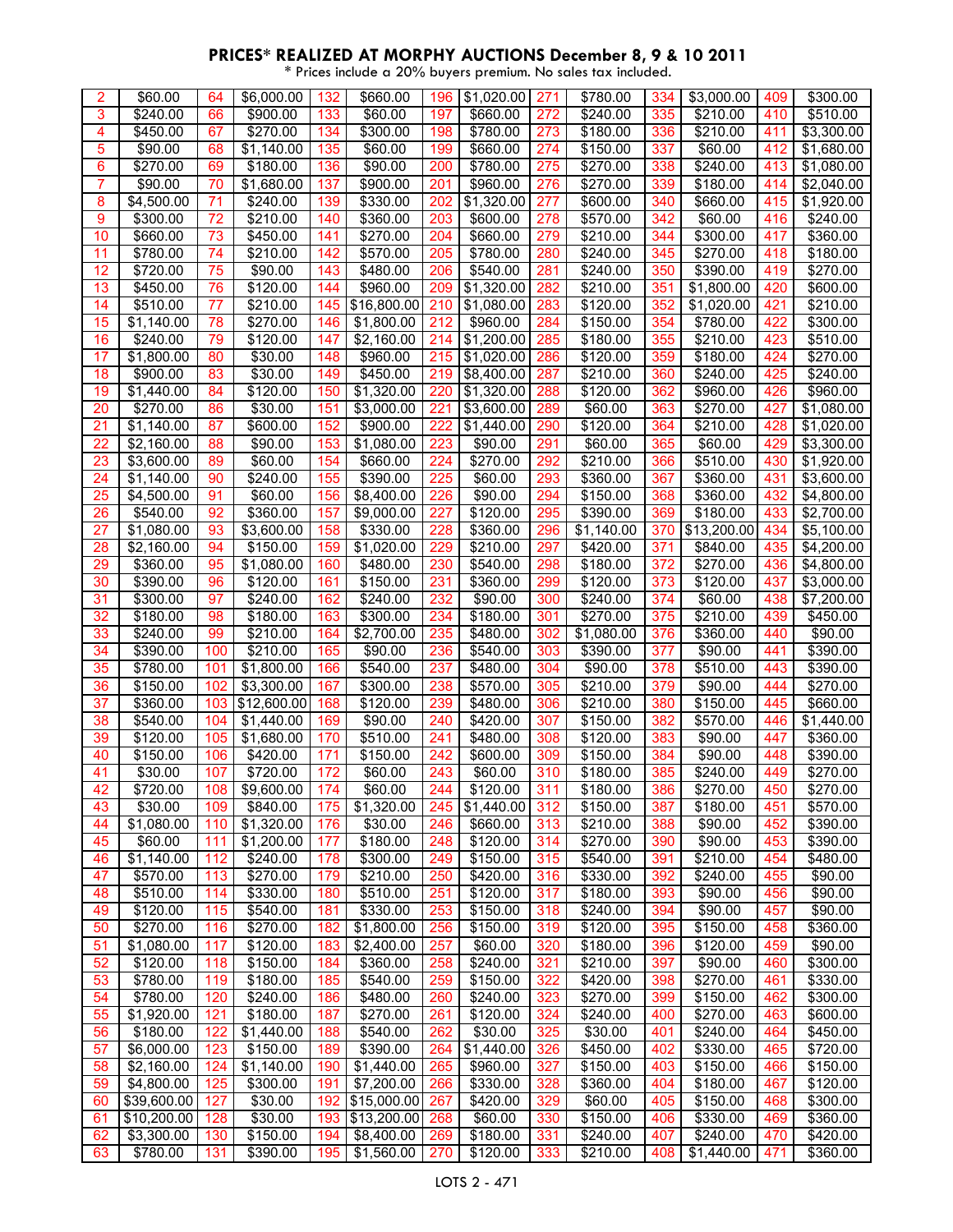| 472 | \$240.00             | 534  | \$180.00    | 598 | \$360.00             | 661 | \$150.00               | 723 | \$270.00             | 787 | \$300.00   | 854 | \$360.00             |
|-----|----------------------|------|-------------|-----|----------------------|-----|------------------------|-----|----------------------|-----|------------|-----|----------------------|
|     |                      |      |             |     |                      |     |                        |     |                      |     |            |     |                      |
| 473 | \$360.00             | 536  | \$90.00     | 599 | \$240.00             | 662 | \$390.00               | 724 | \$150.00             | 788 | \$270.00   | 855 | \$120.00             |
| 474 | \$150.00             | 537  | \$150.00    | 600 | \$300.00             | 663 | \$180.00               | 725 | \$150.00             | 789 | \$540.00   | 856 | \$240.00             |
| 475 | \$150.00             | 538  | \$720.00    | 601 | \$1,680.00           | 664 | \$300.00               | 726 | \$210.00             | 790 | \$360.00   | 857 | \$210.00             |
| 476 | \$420.00             | 539  | \$2,160.00  | 602 | \$180.00             | 665 | \$120.00               | 727 | \$120.00             | 792 | \$900.00   | 858 | \$180.00             |
| 477 | \$390.00             | 540  | \$180.00    | 603 | \$390.00             | 666 | \$120.00               | 728 | \$210.00             | 793 | \$960.00   | 859 | \$300.00             |
| 478 | \$360.00             | 541  | \$240.00    | 604 | \$420.00             | 667 | \$150.00               | 729 | \$120.00             | 794 | \$570.00   | 860 | \$90.00              |
| 479 | \$420.00             | 543  | \$390.00    | 605 | \$510.00             | 668 | \$150.00               | 730 | \$120.00             | 795 | \$300.00   | 861 | \$210.00             |
| 480 | \$300.00             | 544  | \$270.00    | 606 | \$780.00             | 669 | \$90.00                | 731 | \$60.00              | 796 | \$510.00   | 862 | \$180.00             |
| 481 | \$300.00             | 545  | \$270.00    | 607 | \$1,920.00           | 670 | \$120.00               | 732 | \$180.00             | 798 | \$1,140.00 | 863 | \$90.00              |
| 482 | \$360.00             | 546  | \$150.00    | 608 | \$2,700.00           | 671 | \$120.00               | 733 | \$30.00              | 799 | \$480.00   | 864 | \$240.00             |
| 483 | \$570.00             | 547  | \$90.00     | 609 | \$180.00             | 672 | \$150.00               | 734 | \$240.00             | 801 | \$2,040.00 | 865 | \$120.00             |
| 484 | \$600.00             | 548  | \$300.00    | 610 | \$210.00             | 673 | \$120.00               | 735 | \$330.00             | 802 | \$1,020.00 | 866 | \$120.00             |
| 485 | \$330.00             | 549  | \$300.00    | 611 | \$450.00             | 674 | \$180.00               | 737 | \$90.00              | 803 | \$1,080.00 | 867 | \$240.00             |
|     | $\overline{$}270.00$ |      |             | 612 |                      |     |                        |     |                      |     |            |     |                      |
| 486 |                      | 550  | \$210.00    |     | \$180.00             | 675 | \$120.00               | 738 | \$270.00             | 804 | \$1,320.00 | 868 | \$3,900.00           |
| 487 | \$360.00             | 551  | \$180.00    | 613 | \$90.00              | 676 | \$120.00               | 739 | \$60.00              | 805 | \$1,320.00 | 869 | \$210.00             |
| 488 | \$660.00             | 552  | \$600.00    | 614 | \$150.00             | 677 | \$60.00                | 740 | \$180.00             | 806 | \$1,560.00 | 870 | \$210.00             |
| 489 | \$30.00              | 553  | \$330.00    | 615 | \$150.00             | 678 | \$150.00               | 741 | \$60.00              | 807 | \$1,200.00 | 871 | \$1,200.00           |
| 490 | \$60.00              | 554  | \$480.00    | 616 | \$450.00             | 679 | \$90.00                | 742 | \$60.00              | 808 | \$900.00   | 872 | \$510.00             |
| 491 | \$120.00             | 555  | \$360.00    | 617 | \$570.00             | 680 | \$60.00                | 743 | \$90.00              | 809 | \$1,140.00 | 873 | \$1,200.00           |
| 492 | \$90.00              | 556  | \$420.00    | 618 | \$720.00             | 681 | \$120.00               | 744 | \$210.00             | 810 | \$960.00   | 874 | \$4,800.00           |
| 493 | \$150.00             | 557  | \$450.00    | 619 | \$270.00             | 682 | \$210.00               | 745 | \$180.00             | 811 | \$480.00   | 875 | \$360.00             |
| 494 | \$240.00             | 558  | \$780.00    | 620 | \$540.00             | 683 | \$120.00               | 746 | \$90.00              | 812 | \$660.00   | 876 | \$120.00             |
| 495 | \$120.00             | 559  | \$390.00    | 621 | \$360.00             | 684 | \$420.00               | 747 | \$90.00              | 813 | \$1,320.00 | 877 | $\overline{$}180.00$ |
| 496 | \$510.00             | 560  | \$330.00    | 622 | \$450.00             | 685 | \$210.00               | 748 | \$210.00             | 814 | \$1,440.00 | 878 | \$180.00             |
| 497 | \$240.00             | 561  | \$300.00    | 623 | \$240.00             | 686 | $\sqrt{$210.00}$       | 749 | \$120.00             | 815 |            | 879 | $\overline{$}180.00$ |
|     |                      |      |             |     |                      |     |                        |     |                      |     | \$1,020.00 |     |                      |
| 498 | \$60.00              | 562  | \$330.00    | 624 | \$1,560.00           | 687 | \$240.00               | 750 | \$90.00              | 816 | \$1,560.00 | 880 | \$150.00             |
| 499 | \$60.00              | 563  | \$780.00    | 625 | \$3,300.00           | 688 | \$270.00               | 752 | \$510.00             | 817 | \$480.00   | 881 | \$270.00             |
| 500 | $\overline{$}120.00$ | 564  | \$1,680.00  | 626 | \$330.00             | 689 | \$120.00               | 753 | \$450.00             | 818 | \$1,140.00 | 883 | \$540.00             |
| 501 | \$120.00             | 565  | \$3,000.00  | 627 | \$150.00             | 690 | $\overline{$}180.00$   | 754 | \$60.00              | 819 | \$900.00   | 884 | \$1,020.00           |
| 502 | \$150.00             | 567  | \$510.00    | 628 | \$150.00             | 691 | \$180.00               | 755 | \$240.00             | 820 | \$540.00   | 885 | \$660.00             |
| 503 | \$300.00             | 568  | \$2,700.00  | 629 | \$150.00             | 692 | \$180.00               | 756 | \$240.00             | 821 | \$480.00   | 886 | \$840.00             |
| 504 | \$300.00             | 569  | \$360.00    | 630 | \$90.00              | 693 | \$150.00               | 757 | \$90.00              | 822 | \$660.00   | 887 | \$1,320.00           |
| 505 | \$390.00             | 570  | \$360.00    | 631 | \$120.00             | 694 | \$360.00               | 758 | \$90.00              | 823 | \$480.00   | 888 | \$7,200.00           |
| 506 | \$240.00             | 571  | \$300.00    | 632 | \$120.00             | 695 | \$210.00               | 759 | \$120.00             | 824 | \$480.00   | 889 | \$240.00             |
| 507 | $\overline{$}120.00$ | 572  | \$600.00    | 633 | \$90.00              | 696 | \$210.00               | 760 | \$180.00             | 825 | \$360.00   | 890 | $\frac{1}{15720.00}$ |
| 508 | \$900.00             | 573  | \$540.00    | 635 | \$120.00             | 697 | \$180.00               | 761 | \$150.00             | 826 | \$480.00   | 891 | \$600.00             |
| 509 | \$120.00             | 574  | \$840.00    | 636 | \$180.00             | 698 | \$120.00               | 762 | $\overline{$}120.00$ | 827 | \$420.00   | 892 | \$120.00             |
| 510 | \$270.00             | 575  | \$450.00    | 637 | \$180.00             | 699 | \$210.00               | 763 | \$510.00             | 828 | \$480.00   | 893 | \$240.00             |
| 511 | \$450.00             | 576  | \$330.00    | 638 | \$90.00              | 700 | \$90.00                | 764 | \$420.00             | 829 | \$330.00   | 895 | \$300.00             |
| 512 |                      |      |             |     |                      |     |                        |     |                      |     |            |     |                      |
|     | \$600.00             | 576A | \$120.00    | 639 | \$180.00             | 701 | \$180.00               | 765 | \$150.00             | 830 | \$510.00   | 896 | \$210.00             |
| 513 | \$720.00             | 577  | \$300.00    | 640 | $\sqrt{$210.00}$     | 702 | \$960.00               | 766 | \$1,920.00           | 831 | \$330.00   | 897 | \$120.00             |
| 514 | \$900.00             | 578  | \$4,200.00  | 641 | \$120.00             | 703 | \$3,000.00             | 767 | \$300.00             | 832 | \$420.00   | 898 | \$720.00             |
| 515 | \$540.00             | 579  | \$10,200.00 | 642 | \$180.00             | 704 | \$4,500.00             | 768 | \$180.00             | 833 | \$330.00   | 901 | \$120.00             |
| 516 | \$300.00             | 580  | \$90.00     | 643 | \$120.00             | 705 | \$180.00               | 769 | \$150.00             | 834 | \$300.00   | 903 | \$150.00             |
| 517 | \$120.00             | 581  | \$720.00    | 644 | \$240.00             | 706 | \$420.00               | 770 | \$150.00             | 835 | \$330.00   | 904 | \$360.00             |
| 518 | \$180.00             | 582  | \$90.00     | 645 | \$120.00             | 707 | \$1,680.00             | 771 | \$60.00              | 836 | \$780.00   | 905 | \$120.00             |
| 519 | \$240.00             | 583  | \$90.00     | 646 | $\overline{$}150.00$ | 708 | \$720.00               | 772 | \$480.00             | 837 | \$480.00   | 907 | \$300.00             |
| 520 | \$120.00             | 585  | \$300.00    | 647 | \$150.00             | 709 | $\overline{$2,700.00}$ | 773 | \$180.00             | 838 | \$480.00   | 908 | \$60.00              |
| 521 | \$330.00             | 586  | \$90.00     | 648 | \$150.00             | 710 | \$9,000.00             | 774 | \$240.00             | 839 | \$480.00   | 909 | \$480.00             |
| 522 | \$330.00             | 587  | \$660.00    | 649 | \$180.00             | 711 | \$4,500.00             | 775 | \$180.00             | 840 | \$390.00   | 910 | \$210.00             |
| 523 | \$90.00              | 588  | \$570.00    | 650 | \$120.00             | 712 | \$840.00               | 776 | \$180.00             | 841 | \$540.00   | 911 | \$60.00              |
| 524 | \$210.00             | 589  | \$1,440.00  | 651 | \$270.00             | 713 | \$3,600.00             | 777 | \$150.00             | 842 | \$510.00   | 912 | \$90.00              |
| 525 | \$240.00             | 590  | \$1,800.00  | 652 | \$150.00             | 714 | \$3,000.00             | 778 | \$150.00             | 843 | \$480.00   | 915 | \$60.00              |
| 526 | \$150.00             | 591  | \$450.00    | 653 | \$180.00             | 715 | \$240.00               | 779 | \$150.00             |     | \$360.00   | 916 | \$30.00              |
|     |                      |      |             |     |                      |     |                        |     |                      | 844 |            |     |                      |
| 527 | \$180.00             | 592  | \$480.00    | 654 | \$150.00             | 716 | \$270.00               | 780 | \$60.00              | 845 | \$600.00   | 919 | \$210.00             |
| 528 | \$390.00             | 593  | \$480.00    | 655 | \$210.00             | 717 | \$270.00               | 781 | \$210.00             | 846 | \$240.00   | 923 | \$240.00             |
| 529 | \$60.00              | 594  | \$510.00    | 656 | \$180.00             | 718 | \$180.00               | 782 | \$360.00             | 847 | \$1,680.00 | 925 | \$4,200.00           |
| 530 | \$60.00              | 595  | \$570.00    | 657 | \$180.00             | 719 | \$270.00               | 783 | \$780.00             | 848 | \$90.00    | 927 | \$480.00             |
| 531 | \$270.00             | 596  | \$600.00    | 658 | \$150.00             | 720 | \$270.00               | 784 | \$480.00             | 850 | \$300.00   | 929 | \$180.00             |
| 532 | \$150.00             | 597  | \$270.00    | 659 | \$150.00             | 721 | \$180.00               | 785 | \$1,320.00           | 851 | \$270.00   | 930 | \$120.00             |
| 533 | \$60.00              | 597A | \$180.00    | 660 | \$120.00             | 722 | \$270.00               | 786 | \$120.00             | 853 | \$240.00   | 931 | \$180.00             |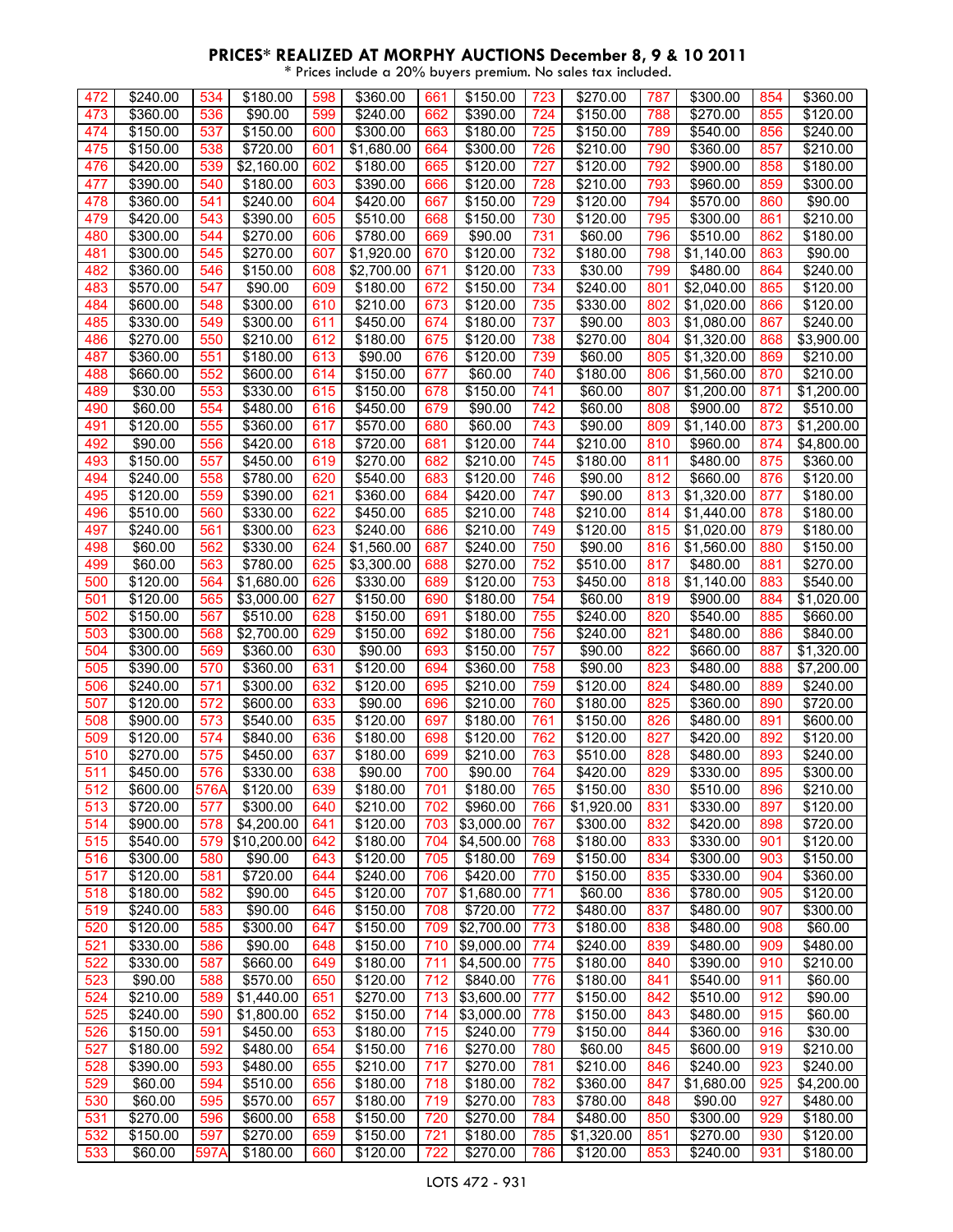| 1000 | \$120.00             | 1062 | \$120.00   | 1126 | \$330.00   | 1189 | \$330.00         | 1251 | \$210.00    | 1314 | \$270.00 | 1376 | \$240.00            |
|------|----------------------|------|------------|------|------------|------|------------------|------|-------------|------|----------|------|---------------------|
| 1001 | \$330.00             | 1063 | \$180.00   | 1127 | \$210.00   | 1190 | \$270.00         | 1252 | \$90.00     | 1315 | \$450.00 | 1377 | \$240.00            |
| 1002 |                      |      |            | 1128 |            |      | \$480.00         |      |             |      |          | 1378 |                     |
|      | \$840.00             | 1064 | \$120.00   |      | \$840.00   | 1191 |                  | 1253 | \$270.00    | 1316 | \$210.00 |      | \$150.00            |
| 1003 | \$210.00             | 1065 | \$90.00    | 1129 | \$60.00    | 1192 | \$150.00         | 1254 | \$120.00    | 1317 | \$120.00 | 1379 | \$30.00             |
| 1004 | \$660.00             | 1066 | \$210.00   | 1131 | \$360.00   | 1193 | \$660.00         | 1255 | \$270.00    | 1318 | \$330.00 | 1380 | \$210.00            |
| 1005 | \$180.00             | 1067 | \$1,440.00 | 1132 | \$210.00   | 1194 | \$840.00         | 1256 | \$360.00    | 1319 | \$90.00  | 1381 | \$150.00            |
| 1006 | \$4,200.00           | 1068 | \$450.00   | 1133 | \$120.00   | 1195 | \$900.00         | 1257 | \$90.00     | 1320 | \$300.00 | 1382 | \$90.00             |
| 1007 | \$780.00             | 1069 | \$900.00   | 1134 | \$210.00   | 1196 | \$210.00         | 1258 | \$150.00    | 1321 | \$510.00 | 1383 | \$90.00             |
| 1008 | \$1,440.00           | 1070 | \$540.00   | 1135 | \$210.00   | 1197 | \$120.00         | 1259 | \$270.00    | 1322 | \$360.00 | 1385 | \$300.00            |
| 1009 | \$960.00             | 1071 | \$120.00   | 1136 | \$90.00    | 1198 | \$390.00         | 1260 | \$10,800.00 | 1323 | \$570.00 | 1386 | \$300.00            |
| 1010 | \$1,020.00           | 1072 | \$210.00   | 1137 | \$60.00    | 1199 | \$960.00         | 1261 | \$390.00    | 1324 | \$270.00 | 1387 | \$28,800.00         |
| 1011 | \$1,800.00           | 1073 | \$150.00   | 1138 | \$60.00    | 1200 | \$1,020.00       | 1262 | \$90.00     | 1325 | \$60.00  | 1388 | \$60.00             |
| 1012 | \$240.00             | 1074 | \$120.00   | 1139 | \$360.00   | 1201 | \$900.00         | 1264 | \$210.00    | 1326 | \$300.00 | 1389 | \$30.00             |
| 1013 | \$270.00             | 1075 | \$390.00   | 1140 | \$300.00   | 1202 | \$420.00         | 1265 | \$90.00     | 1327 | \$180.00 | 1390 | \$150.00            |
| 1014 | \$780.00             | 1076 | \$3,000.00 | 1141 | \$240.00   | 1203 | \$360.00         | 1266 | \$420.00    | 1328 | \$270.00 | 1391 | \$180.00            |
| 1015 | \$210.00             | 1077 | \$300.00   | 1142 | \$180.00   | 1204 | \$270.00         | 1267 | \$450.00    | 1329 | \$90.00  | 1392 | \$240.00            |
| 1016 | \$120.00             | 1078 | \$210.00   | 1143 | \$90.00    | 1205 | \$150.00         | 1268 | \$240.00    | 1330 | \$330.00 | 1393 | \$480.00            |
| 1017 | \$16,800.00          | 1079 | \$120.00   | 1144 | \$60.00    | 1206 | \$2,700.00       | 1269 | \$330.00    | 1331 | \$660.00 | 1394 | \$360.00            |
| 1018 | \$540.00             | 1080 | \$660.00   | 1145 | \$150.00   | 1207 | \$450.00         | 1270 | \$330.00    | 1332 | \$450.00 | 1395 | \$330.00            |
| 1019 | \$5,700.00           | 1081 | \$330.00   | 1146 | \$300.00   | 1208 | \$360.00         | 1271 | \$420.00    | 1333 | \$210.00 | 1396 | \$300.00            |
|      |                      |      |            |      |            |      |                  |      |             |      |          |      |                     |
| 1020 | \$1,680.00           | 1082 | \$960.00   | 1147 | \$60.00    | 1209 | \$1,560.00       | 1272 | \$360.00    | 1334 | \$360.00 | 1397 | \$300.00            |
| 1021 | \$1,560.00           | 1083 | \$420.00   | 1148 | \$300.00   | 1210 | \$570.00         | 1273 | \$390.00    | 1335 | \$330.00 | 1398 | \$150.00            |
| 1022 | \$1,800.00           | 1084 | \$660.00   | 1149 | \$60.00    | 1211 | \$720.00         | 1274 | \$180.00    | 1336 | \$420.00 | 1399 | \$330.00            |
| 1023 | \$1,200.00           | 1085 | \$90.00    | 1150 | \$660.00   | 1212 | \$150.00         | 1275 | \$90.00     | 1337 | \$450.00 | 1400 | $\sqrt{$270.00}$    |
| 1024 | \$510.00             | 1086 | \$240.00   | 1151 | \$3,000.00 | 1213 | \$570.00         | 1276 | \$390.00    | 1338 | \$360.00 | 1401 | \$420.00            |
| 1025 | \$150.00             | 1087 | \$720.00   | 1152 | \$390.00   | 1214 | \$210.00         | 1277 | \$1,080.00  | 1339 | \$240.00 | 1402 | \$450.00            |
| 1026 | \$180.00             | 1088 | \$1,920.00 | 1153 | \$180.00   | 1215 | \$150.00         | 1278 | \$330.00    | 1340 | \$180.00 | 1403 | \$90.00             |
| 1027 | \$450.00             | 1089 | \$540.00   | 1154 | \$300.00   | 1216 | \$450.00         | 1279 | \$150.00    | 1341 | \$510.00 | 1404 | \$90.00             |
| 1028 | \$150.00             | 1090 | \$270.00   | 1155 | \$420.00   | 1217 | \$660.00         | 1280 | \$900.00    | 1342 | \$120.00 | 1405 | \$120.00            |
| 1029 | \$450.00             | 1091 | \$330.00   | 1156 | \$540.00   | 1218 | \$60.00          | 1281 | \$420.00    | 1343 | \$330.00 | 1406 | \$90.00             |
| 1030 | \$600.00             | 1092 | \$150.00   | 1157 | \$180.00   | 1219 | \$390.00         | 1282 | \$1,080.00  | 1344 | \$270.00 | 1407 | \$210.00            |
| 1031 | \$390.00             | 1093 | \$360.00   | 1158 | \$420.00   | 1220 | \$1,020.00       | 1283 | \$660.00    | 1345 | \$300.00 | 1408 | \$240.00            |
| 1032 | \$720.00             | 1095 | \$210.00   | 1159 | \$240.00   | 1221 | \$1,020.00       | 1284 | \$240.00    | 1346 | \$360.00 | 1409 | \$600.00            |
|      |                      |      |            |      |            |      |                  |      |             |      |          |      |                     |
| 1033 | \$240.00             | 1096 |            | 1160 |            | 1222 |                  | 1285 |             | 1347 | \$240.00 | 1410 |                     |
| 1034 |                      | 1097 | \$270.00   | 1161 | \$1,140.00 | 1223 | $\sqrt{3}450.00$ | 1286 | \$360.00    | 1348 |          | 1411 | \$60.00<br>\$840.00 |
|      | \$120.00<br>\$600.00 |      | \$420.00   |      | \$330.00   |      | \$270.00         |      | \$270.00    |      | \$90.00  |      |                     |
| 1035 |                      | 1098 | \$780.00   | 1162 | \$330.00   | 1224 | \$210.00         | 1287 | \$900.00    | 1349 | \$90.00  | 1412 | \$13,800.00         |
| 1036 | \$270.00             | 1099 | \$180.00   | 1163 | \$420.00   | 1225 | \$240.00         | 1288 | \$120.00    | 1350 | \$210.00 | 1413 | \$300.00            |
| 1037 | \$180.00             | 1100 | \$180.00   | 1164 | \$210.00   | 1226 | \$240.00         | 1289 | \$960.00    | 1351 | \$270.00 | 1414 | \$120.00            |
| 1038 | \$120.00             | 1102 | \$900.00   | 1165 | \$360.00   | 1227 | \$300.00         | 1290 | \$900.00    | 1352 | \$480.00 | 1415 | \$420.00            |
| 1039 | \$90.00              | 1103 | \$120.00   | 1166 | \$540.00   | 1228 | \$180.00         | 1291 | \$360.00    | 1353 | \$540.00 | 1416 | \$510.00            |
| 1040 | \$150.00             | 1104 | \$120.00   | 1167 | \$210.00   | 1229 | \$210.00         | 1292 | \$300.00    | 1354 | \$570.00 | 1417 | \$510.00            |
| 1041 | \$600.00             | 1105 | \$360.00   | 1168 | \$780.00   | 1230 | \$300.00         | 1293 | \$2,160.00  | 1355 | \$510.00 | 1418 | \$6,600.00          |
| 1042 | \$300.00             | 1106 | \$240.00   | 1169 | \$1,020.00 | 1231 | \$240.00         | 1294 | \$210.00    | 1356 | \$780.00 | 1419 | \$120.00            |
| 1043 | \$150.00             | 1107 | \$240.00   | 1170 | \$540.00   | 1232 | \$180.00         | 1295 | \$570.00    | 1357 | \$570.00 | 1420 | \$150.00            |
| 1044 | \$270.00             | 1108 | \$840.00   | 1171 | \$240.00   | 1233 | \$330.00         | 1296 | \$120.00    | 1358 | \$600.00 | 1421 | \$60.00             |
| 1045 | \$180.00             | 1109 | \$270.00   | 1172 | \$480.00   | 1234 | \$150.00         | 1297 | \$120.00    | 1359 | \$240.00 | 1422 | \$150.00            |
| 1046 | \$240.00             | 1110 | \$90.00    | 1173 | \$360.00   | 1235 | \$510.00         | 1298 | \$180.00    | 1360 | \$600.00 | 1423 | \$450.00            |
| 1047 | \$120.00             | 1111 | \$450.00   | 1174 | \$540.00   | 1236 | \$450.00         | 1299 | \$300.00    | 1361 | \$150.00 | 1424 | \$90.00             |
| 1048 | \$360.00             | 1112 | \$420.00   | 1175 | \$60.00    | 1237 | \$240.00         | 1300 | \$240.00    | 1362 | \$510.00 | 1425 | \$90.00             |
| 1049 | \$120.00             | 1113 | \$660.00   | 1176 | \$90.00    | 1238 | \$660.00         | 1301 | \$480.00    | 1363 | \$660.00 | 1426 | \$330.00            |
| 1050 | \$30.00              | 1114 | \$600.00   | 1177 | \$300.00   | 1239 | \$360.00         | 1302 | \$150.00    | 1364 | \$480.00 | 1427 | \$180.00            |
| 1051 | \$60.00              | 1115 | \$420.00   | 1178 | \$840.00   | 1240 | \$570.00         | 1303 | \$270.00    | 1365 | \$30.00  | 1428 | \$180.00            |
| 1052 | \$480.00             | 1116 | \$600.00   | 1179 | \$330.00   | 1241 | \$330.00         | 1304 | \$330.00    | 1366 | \$150.00 | 1429 | \$210.00            |
| 1053 | \$150.00             | 1117 | \$330.00   | 1180 | \$1,080.00 | 1242 | \$300.00         | 1305 | \$90.00     | 1367 | \$210.00 | 1430 | \$180.00            |
| 1054 | \$270.00             | 1118 | \$1,200.00 | 1181 | \$270.00   | 1243 | \$330.00         | 1306 | \$390.00    | 1368 | \$660.00 | 1431 | \$240.00            |
| 1055 | \$120.00             | 1119 | \$570.00   | 1182 | \$600.00   | 1244 | \$360.00         | 1307 | \$270.00    | 1369 | \$60.00  | 1432 | \$720.00            |
| 1056 | \$1,680.00           | 1120 | \$840.00   | 1183 | \$480.00   | 1245 | \$120.00         | 1308 | \$210.00    | 1370 | \$90.00  | 1433 | \$300.00            |
| 1057 | \$1,920.00           | 1121 | \$360.00   | 1184 | \$600.00   | 1246 | \$270.00         | 1309 | \$120.00    | 1371 | \$330.00 | 1434 | \$900.00            |
| 1058 | \$150.00             | 1122 | \$390.00   | 1185 | \$660.00   | 1247 | \$150.00         | 1310 | \$150.00    | 1372 | \$90.00  | 1435 | \$7,800.00          |
| 1059 | \$420.00             | 1123 | \$420.00   | 1186 | \$210.00   | 1248 | \$540.00         | 1311 | \$180.00    | 1373 | \$510.00 |      | 1436 \$16,200.00    |
| 1060 | \$210.00             | 1124 | \$780.00   | 1187 | \$360.00   | 1249 | \$570.00         | 1312 | \$540.00    | 1374 | \$960.00 | 1437 | \$180.00            |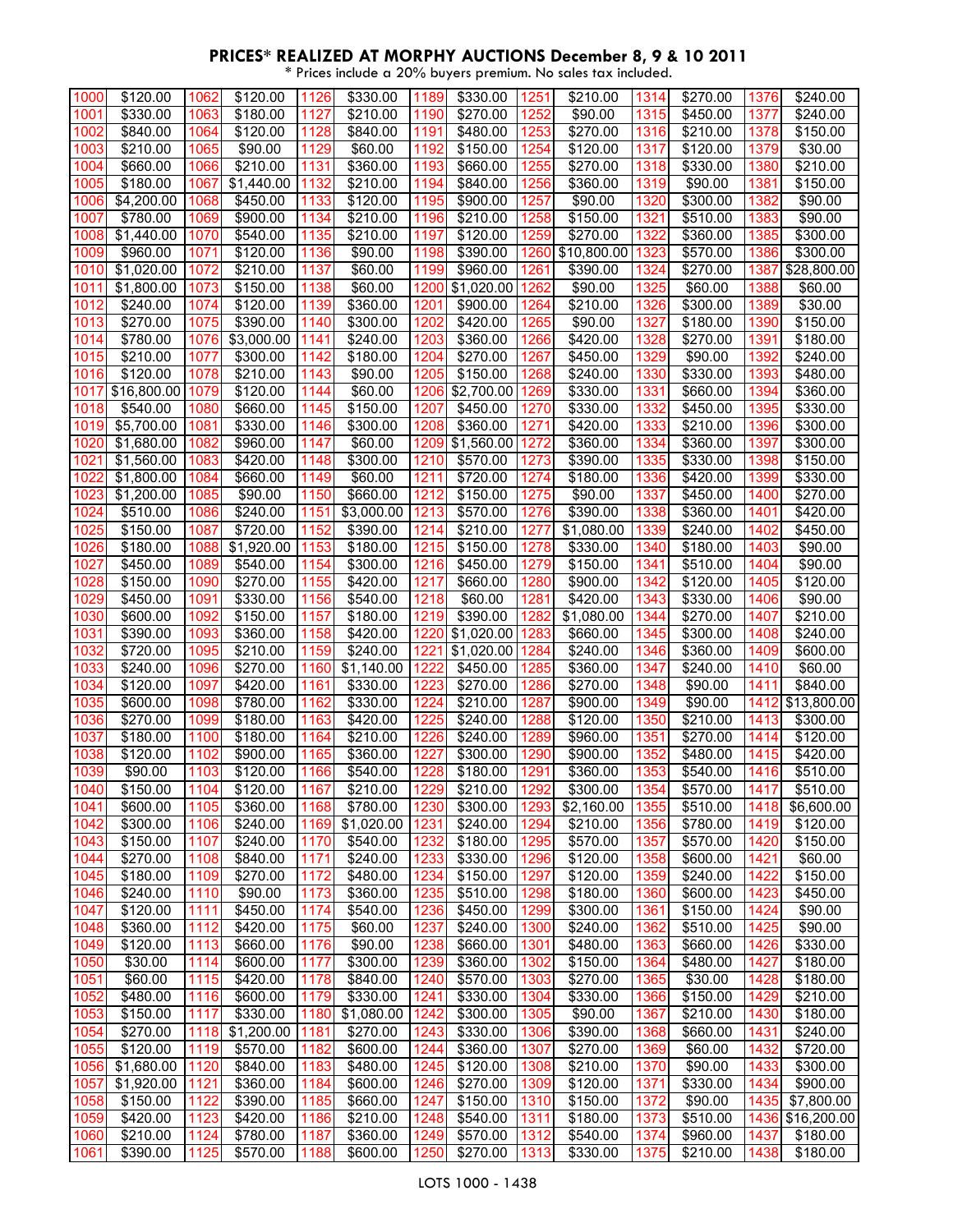| 1439         | \$1,140.00             | 1501         | $\sqrt{$240.00}$    | 1565         | \$240.00             | 1627         | \$90.00             | 1690         | \$60.00              | 1752         | \$180.00             | 1913         | \$360.00             |
|--------------|------------------------|--------------|---------------------|--------------|----------------------|--------------|---------------------|--------------|----------------------|--------------|----------------------|--------------|----------------------|
| 1440         | \$300.00               | 1502         | \$210.00            | 1566         | \$300.00             | 1628         | \$150.00            | 1691         | \$240.00             | 1753         | \$90.00              | 1914         | \$840.00             |
|              |                        |              |                     |              |                      |              |                     |              |                      |              |                      |              |                      |
| 1441         | \$3,900.00             | 1503         | \$210.00            | 1567         | \$150.00             | 1629         | \$240.00            | 1692         | \$90.00              | 1754         | \$150.00             | 1915         | \$450.00             |
| 1442         | \$7,800.00             | 1504         | \$240.00            | 1568         | \$1,080.00           | 1630         | \$180.00            | 1693         | \$60.00              | 1755         | \$150.00             | 1916         | \$720.00             |
| 1443         | \$600.00               | 1505         | \$270.00            | 1569         | \$420.00             | 1631         | \$360.00            | 1694         | \$180.00             | 1756         | \$120.00             | 1917         | \$900.00             |
|              |                        |              |                     |              |                      |              |                     |              |                      |              |                      |              |                      |
| 1444         | \$3,000.00             | 1506         | \$330.00            | 1570         | \$180.00             | 1632         | \$150.00            | 1695         | \$150.00             | 1757         | \$120.00             | 1918         | \$240.00             |
| 1445         | \$3,000.00             | 1507         | \$240.00            | 1571         | \$210.00             | 1633         | \$60.00             | 1696         | \$90.00              | 1758         | \$120.00             | 1919         | \$300.00             |
|              |                        |              |                     |              |                      |              |                     |              |                      |              |                      |              |                      |
| 1446         | \$3,000.00             | 1508         | \$210.00            | 1572         | \$90.00              | 1634         | \$90.00             | 1697         | \$60.00              | 1759         | \$120.00             | 1920         | \$720.00             |
| 1447         | \$660.00               | 1509         | \$330.00            | 1573         | \$210.00             | 1635         | \$180.00            | 1698         | \$150.00             | 1760         | \$120.00             | 1921         | \$540.00             |
| 1448         | $\overline{$2,400.00}$ | 1510         | \$300.00            | 1574         | \$600.00             | 1636         | \$150.00            | 1699         | \$150.00             | 1761         | \$90.00              | 1922         | \$510.00             |
|              |                        |              |                     |              |                      |              |                     |              |                      |              |                      |              |                      |
| 1449         | \$270.00               | 1511         | \$150.00            | 1575         | \$540.00             | 1637         | \$150.00            | 1700         | \$60.00              | 1762         | \$120.00             | 1923         | \$1,800.00           |
| 1450         | \$1,800.00             | 1512         | \$330.00            | 1576         | \$90.00              | 1638         | \$240.00            | 1701         | \$60.00              | 1763         | \$780.00             | 1924         | \$960.00             |
|              |                        |              |                     |              |                      |              |                     |              |                      |              |                      |              |                      |
| 1451         | \$390.00               | 1513         | \$390.00            | 1577         | \$570.00             | 1639         | \$360.00            | 1702         | \$90.00              | 1764         | \$30.00              | 1925         | \$1,440.00           |
| 1452         | \$330.00               | 1514         | \$240.00            | 1578         | \$90.00              | 1640         | \$390.00            | 1703         | \$60.00              | 1765         | \$180.00             | 1926         | \$5,400.00           |
| 1453         | \$330.00               | 1514/        | \$210.00            | 1579         | \$210.00             | 1641         | \$390.00            | 1704         | \$90.00              | 1766         | \$450.00             | 1927         | \$480.00             |
|              |                        |              |                     |              |                      |              |                     |              |                      |              |                      |              |                      |
| 1454         | \$1,080.00             | 1515         | \$210.00            | 1580         | \$90.00              | 1642         | \$210.00            | 1705         | \$150.00             | 1767         | \$420.00             | 1928         | \$2,400.00           |
| 1455         | \$2,700.00             | 1516         | \$120.00            | 1581         | \$180.00             | 1643         | \$180.00            | 1706         | \$60.00              | 1768         | \$1,200.00           | 1929         | \$720.00             |
| 1456         | \$300.00               | 1517         | \$150.00            | 1582         | \$150.00             | 1644         | \$270.00            | 1707         | \$120.00             | 1769         | \$1,680.00           | 1930         | \$840.00             |
|              |                        |              |                     |              |                      |              |                     |              |                      |              |                      |              |                      |
| 1457         | \$570.00               | 1518         | \$570.00            | 1583         | \$210.00             | 1645         | \$120.00            | 1708         | \$210.00             | 1770         | \$60.00              | 1931         | \$330.00             |
| 1458         | \$210.00               | 1519         | \$780.00            | 1584         | \$240.00             | 1646         | \$90.00             | 1709         | \$240.00             | 1771         | \$120.00             | 1932         | \$90.00              |
|              |                        |              |                     |              |                      |              |                     |              |                      |              |                      |              |                      |
| 1459         | \$330.00               | 1520         | \$240.00            | 1585         | \$360.00             | 1647         | \$360.00            | 1710         | $\sqrt{$150.00}$     | 1772         | \$180.00             | 1933         | \$210.00             |
| 1460         | \$300.00               | 1521         | \$210.00            | 1586         | \$270.00             | 1648         | \$60.00             | 1711         | \$180.00             | 1773         | \$270.00             | 1934         | \$390.00             |
| 1461         | \$60.00                | 1522         | \$1,020.00          | 1587         | \$420.00             | 1649         | \$120.00            | 1712         | \$180.00             | 1774         | \$90.00              | 1935         | \$300.00             |
| 1462         | \$60.00                | 1523         | \$3,600.00          | 1588         |                      | 1650         | \$60.00             | 1713         | \$120.00             |              | \$90.00              | 1936         | \$210.00             |
|              |                        |              |                     |              | \$150.00             |              |                     |              |                      | 1775         |                      |              |                      |
| 1463         | \$1,920.00             | 1524         | \$2,160.00          | 1589         | \$210.00             | 1651         | \$450.00            | 1714         | \$210.00             | 1776         | \$90.00              | 1937         | \$660.00             |
| 1464         | \$300.00               | 1525         | \$4,800.00          | 1590         | \$120.00             | 1652         | \$270.00            | 1715         | \$120.00             | 1777         | \$150.00             | 1938         | \$480.00             |
|              |                        |              |                     |              |                      |              |                     |              |                      |              |                      |              |                      |
| 1465         | \$450.00               | 1526         | \$1,920.00          | 1591         | \$60.00              | 1653         | \$30.00             | 1716         | \$270.00             | 1778         | \$30.00              | 1939         | \$480.00             |
| 1466         | \$360.00               | 1527         | \$1,920.00          | 1592         | \$180.00             | 1654         | \$30.00             | 1717         | \$150.00             | 1779         | \$90.00              | 1940         | \$390.00             |
| 1467         | \$360.00               | 1529         | \$330.00            | 1593         | \$180.00             | 1655         | \$120.00            | 1718         | \$90.00              | 1780         | \$180.00             | 1941         | \$300.00             |
| 1468         | \$330.00               | 1530         | \$120.00            | 1594         | \$300.00             | 1656         | \$240.00            | 1719         | \$120.00             | 1781         | \$120.00             | 1942         | \$780.00             |
|              |                        |              |                     |              |                      |              |                     |              |                      |              |                      |              |                      |
| 1469         | \$330.00               | 1531         | \$480.00            | 1595         | \$120.00             | 1657         | \$510.00            | 1720         | \$60.00              | 1782         | \$300.00             | 1943         | \$450.00             |
|              |                        |              |                     |              |                      |              |                     |              |                      |              |                      |              |                      |
|              |                        |              |                     |              |                      |              |                     |              |                      |              |                      |              |                      |
| 1470         | \$450.00               | 1532         | \$660.00            | 1596         | \$90.00              | 1658         | \$1,680.00          | 1721         | \$180.00             | 1783         | \$90.00              | 1944         | \$120.00             |
| 1471         | \$360.00               | 1534         | \$120.00            | 1597         | \$210.00             | 1659         | \$240.00            | 1722         | \$120.00             | 1784         | \$150.00             | 1945         | \$240.00             |
| 1472         | \$150.00               | 1535         | \$60.00             | 1598         | \$60.00              | 1660         | \$360.00            | 1723         | \$120.00             | 1785         | \$90.00              | 1946         | \$270.00             |
|              |                        |              |                     |              |                      | 1661         |                     |              |                      |              |                      | 1947         |                      |
| 1473         | \$510.00               | 1536         | \$60.00             | 1599         | \$180.00             |              | \$540.00            | 1724         | \$180.00             | 1786         | \$150.00             |              | \$960.00             |
| 1474         | \$300.00               | 1537         | \$90.00             | 1600         | \$180.00             | 1662         | \$210.00            | 1725         | \$150.00             | 1787         | \$90.00              | 1948         | \$4,200.00           |
| 1475         | \$570.00               | 1538         | \$90.00             | 1601         | \$30.00              | 1663         | \$360.00            | 1726         | \$180.00             | 1788         | \$120.00             | 1949         | \$180.00             |
|              |                        |              |                     |              | \$150.00             |              |                     |              |                      |              |                      |              | \$1,800.00           |
| 1476         | \$510.00               | 1539         | \$150.00            | 1602         |                      | 1664         | \$960.00            | 1727         | \$180.00             | 1789         | \$90.00              | 1950         |                      |
| 1477         | \$270.00               | 1540         | \$90.00             | 1603         | \$150.00             | 1665         | \$1,140.00          | 1728         | \$90.00              | 1790         | \$60.00              | 1951         | \$1,440.00           |
| 1478         | \$2,160.00             | 1541         | \$90.00             | 1604         | \$120.00             | 1666         | \$2,040.00          | 1729         | \$30.00              | 1791         | \$30.00              | 1952         | \$1,200.00           |
|              | \$420.00               |              |                     |              | \$120.00             |              |                     |              |                      |              |                      |              |                      |
| 1479         |                        | 1542         | \$120.00            | 1605         |                      | 1667         | \$270.00            | 1730         | \$90.00              | 1792         | \$90.00              | 1953         | \$780.00             |
| 1480         | \$300.00               | 1543         | \$60.00             | 1606         | \$90.00              | 1668         | \$780.00            | 1731         | \$150.00             | 1793         | \$120.00             | 1954         | \$300.00             |
| 1481         | \$360.00               | 1545         | \$120.00            | 1607         | \$450.00             | 1669         | \$150.00            | 1732         | \$180.00             | 1794         | \$180.00             | 1955         | \$240.00             |
| 1482         | \$300.00               | 1546         | \$150.00            | 1608         | \$720.00             | 1670         | \$210.00            | 1733         | \$150.00             | 1795         | \$90.00              | 1956         | \$360.00             |
|              |                        |              |                     |              |                      |              |                     |              |                      |              |                      |              |                      |
| 1483         | \$240.00               | 1547         | \$120.00            | 1609         | \$240.00             | 1671         | \$270.00            | 1734         | \$240.00             | 1796         | \$390.00             | 1957         | \$570.00             |
| 1484         | \$60.00                | 1548         | \$360.00            | 1610         | \$180.00             | 1672         | \$420.00            | 1735         | \$90.00              | 1797         | \$900.00             | 1958         | \$390.00             |
| 1485         | \$240.00               | 1549         | \$120.00            | 1611         | \$240.00             | 1673         | \$90.00             | 1736         | \$150.00             | 1798         | $\sqrt{$240.00}$     | 1959         | \$300.00             |
|              |                        |              |                     |              |                      |              |                     |              |                      |              |                      |              |                      |
| 1486         | \$360.00               | 1550         | \$120.00            | 1612         | \$150.00             | 1674         | \$390.00            | 1737         | \$120.00             | 1800         | \$300.00             | 1960         | \$840.00             |
| 1487         | \$360.00               | 1551         | \$120.00            | 1613         | \$60.00              | 1675         | \$270.00            | 1738         | \$120.00             | 1801         | \$480.00             | 1961         | \$720.00             |
| 1488         | \$450.00               | 1552         | \$150.00            | 1614         | \$180.00             | 1677         | \$120.00            | 1739         | \$120.00             | 1900         | \$270.00             | 1962         | \$540.00             |
| 1489         | \$150.00               | 1553         |                     | 1615         | \$300.00             | 1678         |                     | 1740         | \$180.00             | 1901         |                      | 1963         | \$360.00             |
|              |                        |              | \$120.00            |              |                      |              | \$390.00            |              |                      |              | \$180.00             |              |                      |
| 1490         | \$90.00                | 1554         | \$180.00            | 1616         | \$180.00             | 1679         | \$120.00            | 1741         | \$180.00             | 1902         | \$180.00             | 1964         | \$510.00             |
| 1491         | \$60.00                | 1555         | \$720.00            | 1617         | \$180.00             | 1680         | \$120.00            | 1742         | \$180.00             | 1903         | \$330.00             | 1965         | \$360.00             |
| 1492         | \$270.00               | 1556         | \$90.00             | 1618         | \$210.00             | 1681         | \$60.00             | 1743         | \$150.00             | 1904         | \$450.00             | 1966         | \$90.00              |
|              |                        |              |                     |              |                      |              |                     |              |                      |              |                      |              |                      |
| 1493         | \$330.00               | 1557         | \$60.00             | 1619         | \$180.00             | 1682         | \$90.00             | 1744         | \$120.00             | 1905         | \$720.00             | 1967         | \$210.00             |
| 1494         | \$330.00               | 1558         | \$180.00            | 1620         | \$570.00             | 1683         | \$1,200.00          | 1745         | \$210.00             | 1906         | \$480.00             | 1968         | \$90.00              |
| 1495         | \$300.00               | 1559         | \$30.00             | 1621         | \$120.00             | 1684         | \$150.00            | 1746         | \$150.00             | 1907         | \$420.00             | 1969         | \$450.00             |
|              |                        |              |                     |              |                      |              |                     |              |                      |              |                      |              |                      |
| 1496         | \$180.00               | 1560         | \$210.00            | 1622         | \$120.00             | 1685         | \$240.00            | 1747         | \$180.00             | 1908         | \$360.00             | 1970         | \$540.00             |
| 1497         | \$480.00               | 1561         | \$210.00            | 1623         | \$150.00             | 1686         | \$90.00             | 1748         | \$120.00             | 1909         | \$510.00             | 1971         | \$330.00             |
| 1498         | \$210.00               | 1562         | \$60.00             | 1624         | \$90.00              | 1687         | \$90.00             | 1749         | \$60.00              | 1910         | \$510.00             | 1972         | \$1,680.00           |
|              |                        |              |                     |              |                      |              |                     |              |                      |              |                      |              |                      |
| 1499<br>1500 | \$90.00<br>\$150.00    | 1563<br>1564 | \$60.00<br>\$210.00 | 1625<br>1626 | \$210.00<br>\$360.00 | 1688<br>1689 | \$150.00<br>\$60.00 | 1750<br>1751 | \$180.00<br>\$120.00 | 1911<br>1912 | \$570.00<br>\$960.00 | 1973<br>1974 | \$480.00<br>\$300.00 |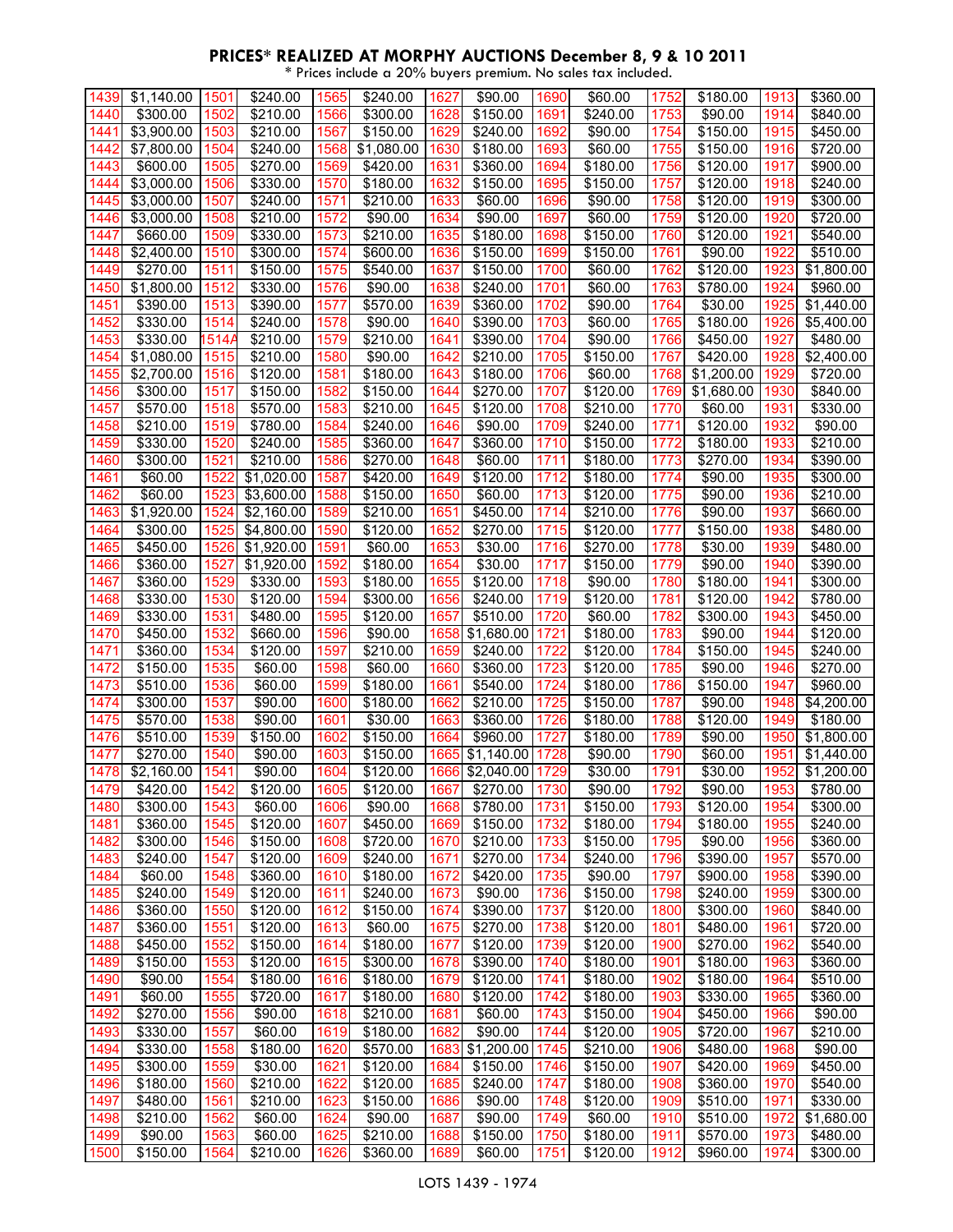| 1975 | \$1,560.00             | 2038 | \$5,400.00             | 2101 | \$450.00   | 2165 | \$480.00        | 2228 | \$120.00             | 2291 | \$180.00             | 2354 | \$7,200.00             |
|------|------------------------|------|------------------------|------|------------|------|-----------------|------|----------------------|------|----------------------|------|------------------------|
| 1976 | \$960.00               | 2039 | \$1,320.00             | 2102 | \$360.00   | 2166 | \$540.00        | 2229 | \$300.00             | 2292 | \$180.00             | 2355 | \$780.00               |
|      |                        |      |                        |      |            |      |                 |      |                      |      | \$570.00             |      |                        |
| 1977 | \$480.00               | 2040 | \$540.00               | 2103 | \$270.00   | 2167 | \$420.00        | 2230 | \$180.00             | 2293 |                      | 2356 | \$360.00               |
| 1978 | \$120.00               | 2041 | \$840.00               | 2104 | \$300.00   | 2168 | \$510.00        | 2231 | \$60.00              | 2294 | \$240.00             | 2357 | $\overline{$}1,440.00$ |
| 1979 | \$120.00               | 2042 | \$270.00               | 2105 | \$300.00   | 2169 | \$210.00        | 2232 | \$480.00             | 2295 | \$480.00             | 2358 | \$1,680.00             |
| 1980 | \$510.00               | 2043 | \$450.00               | 2106 | \$1,200.00 | 2170 | \$660.00        | 2233 | \$120.00             | 2296 | \$210.00             | 2359 | \$390.00               |
|      |                        |      |                        | 2107 |            |      |                 |      | \$90.00              | 2297 | \$60.00              |      |                        |
| 1981 | \$420.00               | 2044 | $\overline{$}1,560.00$ |      | \$270.00   | 2171 | \$240.00        | 2234 |                      |      |                      | 2360 | \$8,400.00             |
| 1982 | \$330.00               | 2045 | \$540.00               | 2108 | \$240.00   | 2172 | \$210.00        | 2235 | \$90.00              | 2298 | \$90.00              | 2361 | \$5,100.00             |
| 1983 | \$600.00               | 2046 | \$900.00               | 2109 | \$270.00   | 2173 | \$780.00        | 2236 | \$960.00             | 2299 | \$270.00             | 2362 | \$3,300.00             |
| 1984 | \$150.00               | 2047 | \$480.00               | 2110 | \$60.00    | 2174 | \$780.00        | 2237 | \$450.00             | 2300 | \$60.00              | 2363 | \$1,320.00             |
| 1985 | \$510.00               | 2048 | \$60.00                | 2111 | \$1,920.00 | 2175 | \$840.00        | 2238 | \$540.00             | 2301 | \$360.00             | 2364 | \$2,700.00             |
|      |                        |      |                        |      |            |      |                 |      |                      |      |                      |      |                        |
| 1986 | \$120.00               | 2049 | \$570.00               | 2112 | \$270.00   | 2176 | \$1,440.00      | 2239 | \$900.00             | 2302 | \$330.00             | 2365 | \$180.00               |
| 1987 | \$390.00               | 2050 | \$420.00               | 2113 | \$240.00   | 2177 | \$1,560.00      | 2240 | \$360.00             | 2303 | $\overline{$}180.00$ | 2366 | \$1,440.00             |
| 1988 | \$360.00               | 2051 | \$180.00               | 2114 | \$300.00   | 2178 | \$840.00        | 2241 | \$660.00             | 2304 | \$510.00             | 2367 | \$1,440.00             |
| 1989 | \$510.00               | 2052 | \$360.00               | 2115 | \$90.00    | 2179 | \$570.00        | 2242 | \$270.00             | 2305 | \$120.00             | 2368 | \$390.00               |
|      |                        |      |                        |      |            |      |                 |      |                      |      |                      |      |                        |
| 1990 | \$660.00               | 2053 | \$390.00               | 2116 | \$270.00   | 2180 | \$420.00        | 2243 | \$60.00              | 2306 | \$510.00             | 2369 | \$780.00               |
| 1991 | \$270.00               | 2054 | \$180.00               | 2117 | \$120.00   | 2181 | \$270.00        | 2244 | \$120.00             | 2307 | \$300.00             | 2370 | \$330.00               |
| 1992 | \$180.00               | 2055 | \$120.00               | 2118 | \$30.00    | 2182 | \$150.00        | 2245 | \$90.00              | 2308 | \$480.00             | 2371 | \$390.00               |
| 1993 | \$1,320.00             | 2056 | \$1,800.00             | 2119 | \$510.00   | 2183 | \$60.00         | 2246 | \$330.00             | 2309 | \$1,680.00           | 2372 | \$1,320.00             |
|      |                        |      |                        |      |            |      |                 |      |                      |      |                      |      |                        |
| 1994 | \$1,200.00             | 2057 | \$390.00               | 2120 | \$210.00   | 2184 | \$120.00        | 2247 | \$180.00             | 2310 | \$60.00              | 2373 | \$3,900.00             |
| 1995 | $\overline{$}150.00$   | 2058 | \$1,320.00             | 2121 | \$210.00   | 2185 | \$390.00        | 2248 | $\overline{$}330.00$ | 2311 | \$60.00              | 2374 | $\sqrt{$}540.00$       |
| 1996 | \$300.00               | 2059 | \$3,000.00             | 2122 | \$120.00   | 2186 | \$30.00         | 2249 | \$780.00             | 2312 | \$600.00             | 2375 | \$9,600.00             |
| 1997 | \$540.00               | 2060 | \$270.00               | 2123 | \$180.00   | 2187 | \$30.00         | 2250 | \$210.00             | 2313 | \$1,020.00           | 2376 | \$7,200.00             |
|      |                        |      |                        |      |            |      |                 |      |                      |      |                      |      |                        |
| 1998 | \$150.00               | 2061 | \$5,400.00             | 2124 | \$300.00   | 2189 | \$240.00        | 2251 | \$450.00             | 2314 | \$150.00             | 2377 | \$10,800.00            |
| 1999 | \$570.00               | 2062 | \$1,680.00             | 2126 | \$210.00   | 2190 | \$150.00        | 2252 | \$210.00             | 2315 | \$150.00             | 2378 | \$13,200.00            |
| 2000 | \$360.00               | 2063 | \$960.00               | 2127 | \$1,440.00 | 2191 | \$240.00        | 2253 | \$510.00             | 2316 | \$210.00             | 2379 | \$210.00               |
| 2001 | \$240.00               | 2064 | \$780.00               | 2128 | \$360.00   | 2192 | \$180.00        | 2254 | \$720.00             | 2317 | \$180.00             | 2380 | \$240.00               |
| 2002 |                        | 2065 |                        | 2129 |            |      |                 |      |                      |      |                      |      | $\sqrt{2}480.00$       |
|      | \$360.00               |      | \$15,600.00            |      | \$600.00   | 2193 | \$60.00         | 2255 | \$150.00             | 2318 | \$150.00             | 2381 |                        |
| 2003 | \$570.00               | 2066 | \$210.00               | 2130 | \$300.00   | 2194 | \$60.00         | 2256 | \$300.00             | 2319 | \$450.00             | 2382 | \$270.00               |
| 2004 | \$300.00               | 2067 | \$240.00               | 2131 | \$270.00   | 2195 | \$180.00        | 2257 | \$330.00             | 2320 | \$210.00             | 2383 | \$270.00               |
| 2005 | \$1,800.00             | 2068 | \$210.00               | 2132 | \$480.00   | 2196 | \$240.00        | 2258 | \$240.00             | 2321 | \$120.00             | 2384 | \$420.00               |
| 2006 | \$1,080.00             | 2069 | \$90.00                | 2133 | \$270.00   | 2197 | \$240.00        | 2259 | \$390.00             | 2322 | \$420.00             | 2385 | \$180.00               |
|      |                        |      |                        |      |            |      |                 |      |                      |      |                      |      |                        |
| 2007 | \$150.00               | 2070 | \$120.00               | 2134 | \$540.00   | 2198 | \$180.00        | 2260 | \$270.00             | 2323 | \$210.00             | 2386 | \$900.00               |
| 2009 | \$210.00               | 2071 | \$180.00               | 2135 | \$510.00   | 2199 | \$390.00        | 2261 | \$270.00             | 2324 | \$180.00             | 2387 | \$660.00               |
| 2010 | $\sqrt{$120.00}$       | 2072 | \$150.00               | 2136 | \$210.00   | 2200 | \$660.00        | 2262 | \$90.00              | 2325 | \$330.00             | 2388 | \$120.00               |
| 2011 | \$420.00               | 2073 | \$900.00               | 2137 | \$450.00   | 2201 | \$120.00        | 2263 | \$360.00             | 2326 | \$240.00             | 2389 | \$150.00               |
|      |                        |      |                        |      |            |      |                 |      |                      |      |                      |      |                        |
| 2012 | \$360.00               | 2074 | \$90.00                | 2138 | \$360.00   | 2202 | \$150.00        | 2264 | \$60.00              | 2327 | \$360.00             | 2390 | \$90.00                |
| 2013 | \$780.00               | 2075 | \$510.00               | 2139 | \$360.00   | 2203 | \$180.00        | 2265 | \$240.00             | 2328 | \$270.00             | 2391 | \$90.00                |
| 2014 | \$180.00               | 2076 | \$180.00               | 2140 | \$330.00   | 2204 | \$150.00        | 2266 | \$450.00             | 2329 | \$600.00             | 2393 | \$450.00               |
| 2015 | \$60.00                | 2077 | \$240.00               | 2141 | \$660.00   | 2205 | \$60.00         | 2267 | \$240.00             | 2330 | \$60.00              | 2394 | \$60.00                |
|      |                        |      |                        |      |            |      |                 |      |                      |      |                      |      |                        |
| 2016 | \$450.00               | 2078 | \$90.00                | 2142 | \$270.00   | 2206 | \$150.00        | 2268 | \$420.00             | 2331 | \$120.00             | 2395 | \$180.00               |
| 2017 | $\overline{$}7,800.00$ | 2079 | \$180.00               | 2143 | \$480.00   | 2207 | \$210.00        | 2269 | \$360.00             | 2332 | \$60.00              | 2396 | \$540.00               |
| 2018 | \$720.00               | 2080 | \$180.00               | 2144 | \$330.00   | 2208 | \$240.00        | 2270 | \$120.00             | 2333 | \$90.00              | 2397 | \$420.00               |
| 2019 | \$480.00               | 2081 | \$120.00               | 2146 | \$420.00   | 2209 | \$210.00        | 2271 | \$180.00             | 2334 | \$270.00             | 2398 | \$4,500.00             |
| 2020 | \$90.00                | 2082 | \$30.00                | 2147 | \$360.00   | 2210 | \$150.00        | 2272 | \$150.00             | 2335 | \$180.00             | 2399 | \$44,400.00            |
|      |                        |      |                        |      |            |      |                 |      |                      |      |                      |      |                        |
| 2021 | \$600.00               | 2083 | \$120.00               | 2148 | \$240.00   | 2211 | \$270.00        | 2273 | \$60.00              | 2336 | \$180.00             | 2400 | \$150.00               |
| 2022 | \$2,280.00             | 2085 | \$330.00               | 2149 | \$240.00   | 2212 | \$180.00        | 2274 | \$150.00             | 2338 | \$90.00              | 2401 | \$210.00               |
| 2023 | \$1,560.00             | 2086 | \$330.00               | 2150 | \$1,320.00 | 2213 | \$210.00        | 2275 | \$60.00              | 2339 | \$210.00             | 2402 | \$4,200.00             |
| 2024 | \$3,000.00             | 2087 | \$180.00               | 2151 | \$570.00   | 2214 | \$210.00        | 2276 | \$30.00              | 2340 | \$120.00             | 2403 | \$1,200.00             |
| 2025 | \$90.00                | 2088 |                        | 2152 |            | 2215 |                 | 2277 |                      | 2341 | \$330.00             |      |                        |
|      |                        |      | \$180.00               |      | \$420.00   |      | \$480.00        |      | \$210.00             |      |                      | 2404 | \$12,600.00            |
| 2026 | \$3,000.00             | 2089 | \$60.00                | 2153 | \$270.00   | 2216 | \$150.00        | 2278 | \$30.00              | 2342 | \$30.00              | 2405 | \$10,200.00            |
| 2027 | \$2,700.00             | 2090 | \$60.00                | 2154 | \$390.00   | 2217 | \$120.00        | 2280 | \$60.00              | 2343 | \$60.00              | 2406 | \$720.00               |
| 2028 | $\overline{$2,160.00}$ | 2091 | \$60.00                | 2155 | \$1,200.00 | 2218 | \$60.00         | 2281 | \$60.00              | 2344 | \$570.00             | 2407 | \$420.00               |
| 2029 | \$1,320.00             | 2092 | \$390.00               | 2156 | \$1,140.00 | 2219 | \$210.00        | 2282 | \$60.00              | 2345 | \$180.00             | 2408 | \$300.00               |
|      |                        |      |                        |      |            |      |                 |      |                      |      |                      |      |                        |
| 2030 | \$1,320.00             | 2093 | \$60.00                | 2157 | \$2,160.00 | 2220 | \$270.00        | 2283 | \$60.00              | 2346 | \$90.00              | 2409 | \$4,800.00             |
| 2031 | \$1,920.00             | 2094 | \$150.00               | 2158 | \$840.00   | 2221 | \$120.00        | 2284 | \$90.00              | 2347 | \$2,040.00           | 2410 | \$720.00               |
| 2032 | \$7,800.00             | 2095 | \$150.00               | 2159 | \$1,140.00 | 2222 | \$180.00        | 2285 | \$120.00             | 2348 | \$210.00             | 2412 | \$360.00               |
| 2033 | \$360.00               | 2096 | \$150.00               | 2160 | \$6,000.00 | 2223 | \$120.00        | 2286 | \$90.00              | 2349 | \$1,080.00           | 2413 | \$120.00               |
|      |                        |      |                        |      |            |      |                 |      |                      |      |                      |      |                        |
| 2034 | \$300.00               | 2097 | \$2,040.00             | 2161 | \$570.00   | 2224 | \$210.00        | 2287 | \$120.00             | 2350 | \$1,320.00           | 2414 | \$240.00               |
| 2035 | \$1,920.00             | 2098 | \$1,920.00             | 2162 | \$480.00   | 2225 | \$780.00        | 2288 | \$90.00              | 2351 | \$1,680.00           | 2415 | \$360.00               |
| 2036 | \$2,280.00             | 2099 | \$720.00               | 2163 | \$330.00   | 2226 | \$1,680.00 2289 |      | \$330.00             | 2352 | \$4,800.00           | 2416 | \$240.00               |
| 2037 | \$1,560.00 2100        |      | \$2,700.00 2164        |      | \$540.00   | 2227 | \$90.00         | 2290 | \$270.00             | 2353 | \$4,500.00 2417      |      | \$1,560.00             |